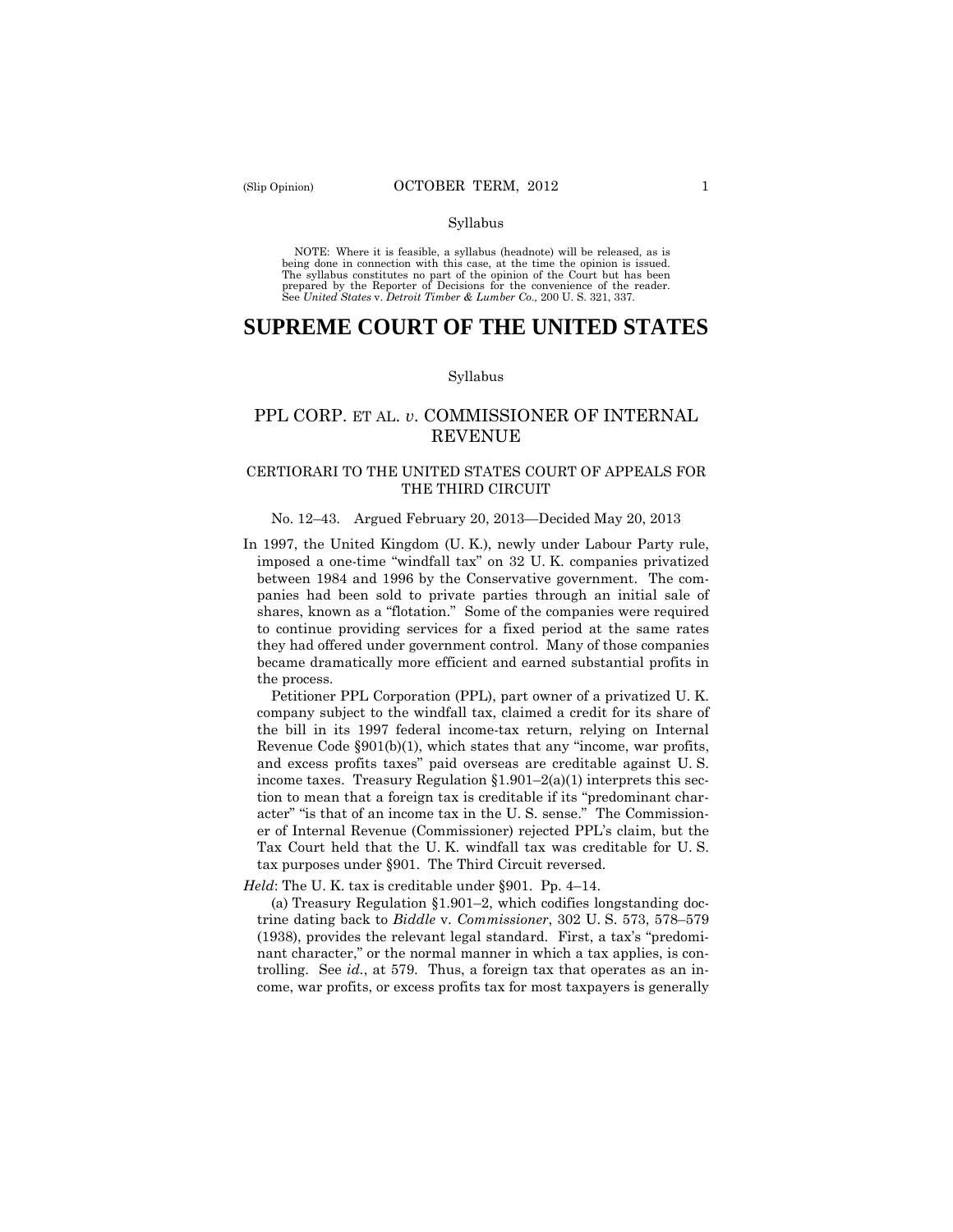#### Syllabus

creditable. Second, foreign tax creditability depends not on the way a foreign government characterizes its tax but on whether the tax, if enacted in the U. S., would be an income, war profits, or excess profits tax. See  $$1.901-2(a)(1)(ii)$ . Giving further form to these principles,  $\S1.901-2(a)(3)(i)$  explains that a foreign tax's predominant character is that of a U. S. income tax "[i]f . . . the foreign tax is likely to reach net gain in the normal circumstances in which it applies." Three tests set forth in the regulations provide guidance in making this assessment, see  $$1.901-2(b)(1)$ . The tests indicate that net gain consists of realized gross receipts reduced by significant costs and expenses attributable to such gross receipts, in combination known as net income. A foreign tax that reaches net income, or profits, is creditable. Pp. 4–7.

 tax on the difference between two values, one of which is a fictitious (b) The U. K. windfall tax's predominant character is that of an excess profits tax, a category of income tax in the U. S. sense. The Labour government's conception of "profit-making value" as a backwardlooking analysis of historic profits is not a typical valuation method. Rather, it is a tax on realized net income disguised as a value calculated using an imputed price-to-earnings ratio. The substance of the windfall tax confirms this conclusion. When rearranged, the U. K's formula demonstrates that the windfall tax is economically equivalent to the difference between the profits each company *actually* earned and the amount the Labour government believed it *should* have earned given its flotation value. For most of the relevant companies, the U. K. formula's substantive effect was to impose a 51.71 percent tax on all profits above a threshold, a classic excess profits tax. The Commissioner claims that any algebraic rearrangement is improper because U. S. courts must take the foreign tax rate as written and accept whatever tax base the foreign tax purports to adopt. But such a rigid construction cannot be squared with the black-letter principle that "tax law deals in economic realities, not legal abstractions." *Commissioner* v. *Southwest Exploration Co.*, 350 U. S. 308, 315. Given the artificiality of the U. K.'s calculation method, this Court follows substance over form and recognizes that the windfall tax is nothing more than a tax on actual profits above a threshold. Pp. 7–11.

(c) The Commissioner's additional arguments in support of his position are similarly unpersuasive. Pp. 11–14.

665 F. 3d 60, reversed.

THOMAS, J., delivered the opinion for a unanimous Court. SOTOMAYOR, J., filed a concurring opinion.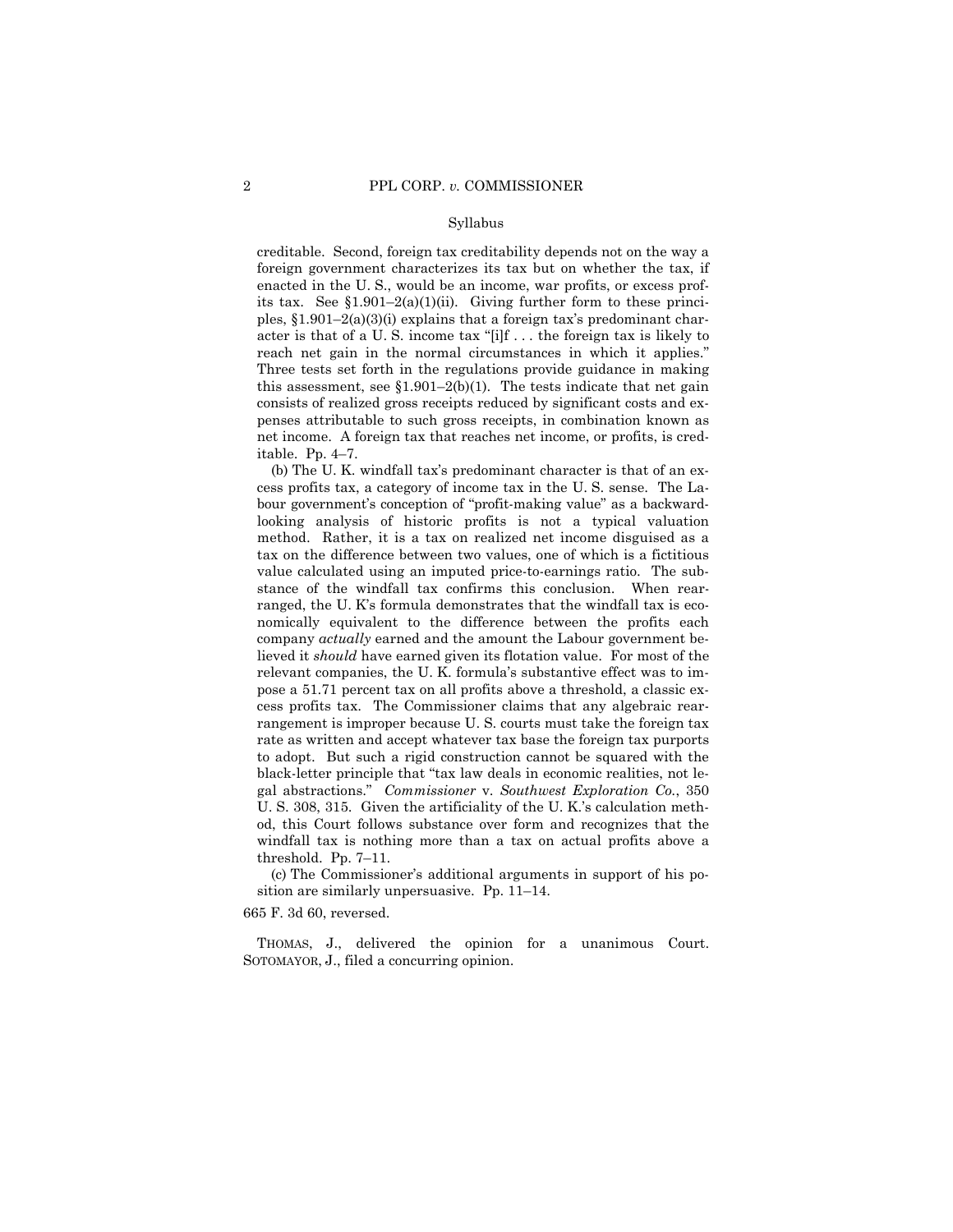preliminary print of the United States Reports. Readers are requested to notify the Reporter of Decisions, Supreme Court of the United States, Wash- ington, D. C. 20543, of any typographical or other formal errors, in order that corrections may be made before the preliminary print goes to press. NOTICE: This opinion is subject to formal revision before publication in the

## $\frac{1}{2}$  ,  $\frac{1}{2}$  ,  $\frac{1}{2}$  ,  $\frac{1}{2}$  ,  $\frac{1}{2}$  ,  $\frac{1}{2}$  ,  $\frac{1}{2}$ **SUPREME COURT OF THE UNITED STATES**

### $\frac{1}{2}$  ,  $\frac{1}{2}$  ,  $\frac{1}{2}$  ,  $\frac{1}{2}$  ,  $\frac{1}{2}$  ,  $\frac{1}{2}$ No. 12–43

## PPL CORPORATION AND SUBSIDIARIES, PETITION-ERS *v.* COMMISSIONER OF INTERNAL REVENUE

## ON WRIT OF CERTIORARI TO THE UNITED STATES COURT OF APPEALS FOR THE THIRD CIRCUIT

### [May 20, 2013]

## JUSTICE THOMAS delivered the opinion of the Court.

In 1997, the United Kingdom (U. K.) imposed a one-time "windfall tax" on 32 U. K. companies privatized between 1984 and 1996. This case addresses whether that tax is creditable for U. S. tax purposes. Internal Revenue Code §901(b)(1) states that any "income, war profits, and excess profits taxes" paid overseas are creditable against U. S. income taxes. 26 U. S. C. §901(b)(1). Treasury Regulations interpret this section to mean that a foreign tax is creditable if its "predominant character" "is that of an income tax in the U. S. sense." Treas. Reg. §1.901– 2(a)(1)(ii), 26 CFR §1.901–2(a)(1) (1992). Consistent with precedent and the Tax Court's analysis below, we apply the predominant character test using a commonsense approach that considers the substantive effect of the tax. Under this approach, we hold that the U. K. tax is creditable under §901 and reverse the judgment of the Court of Appeals for the Third Circuit.

## I A

During the 1980's and 1990's, the U. K.'s Conservative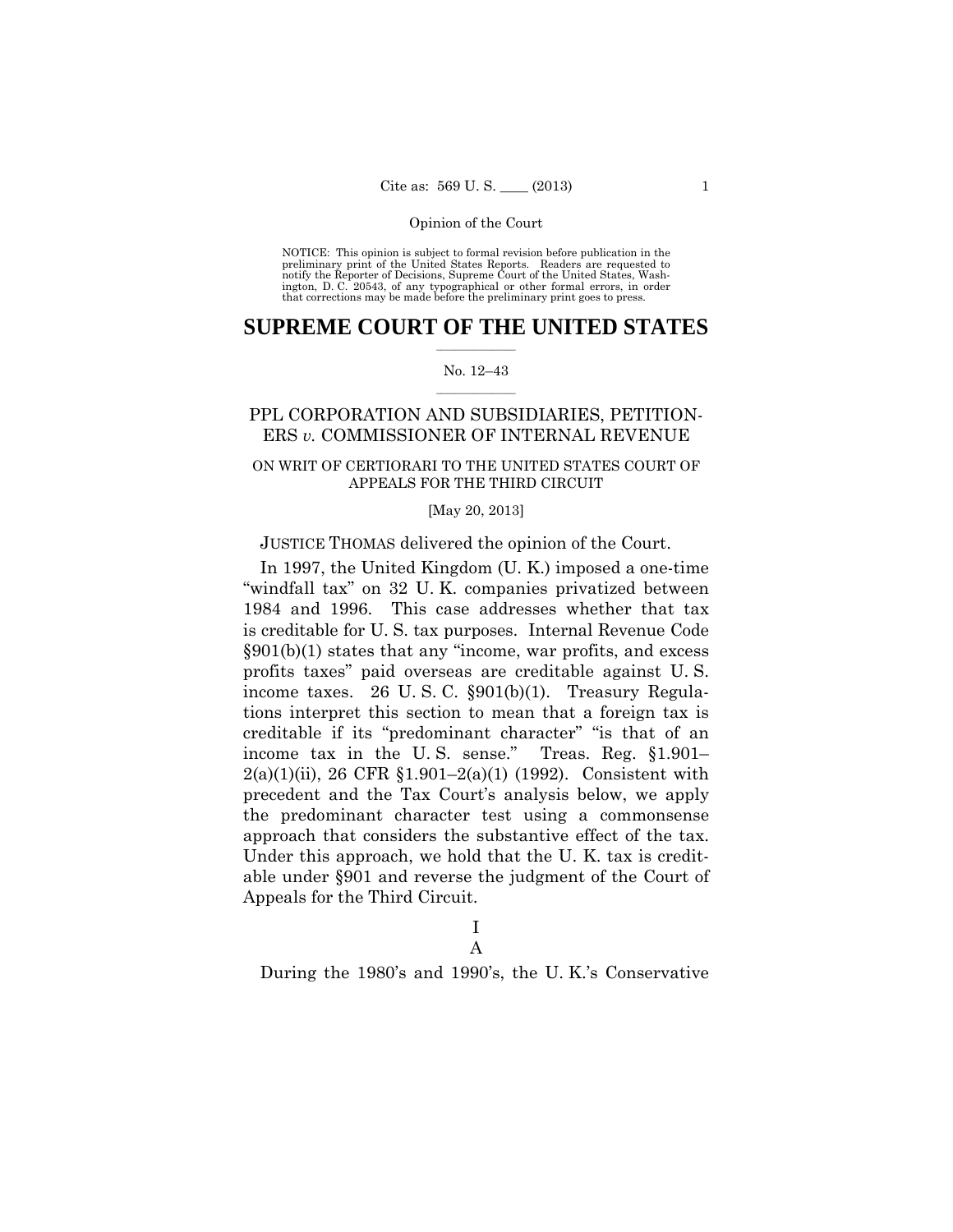known as a "flotation." As part of privatization, many com-Party controlled Parliament and privatized a number of government-owned companies. These companies were sold to private parties through an initial sale of shares, panies were required to continue providing services at the same rates they had offered under government control for a fixed period, typically their first four years of private operation. As a result, the companies could only increase profits during this period by operating more efficiently. Responding to market incentives, many of the companies became dramatically more efficient and earned substantial profits in the process.

The U. K.'s Labour Party, which had unsuccessfully opposed privatization, used the companies' profitability as a campaign issue against the Conservative Party. In part because of campaign promises to tax what it characterized as undue profits, the Labour Party defeated the Conservative Party at the polls in 1997. Prior to coming to power, Labour Party leaders hired accounting firm Arthur Andersen to structure a tax that would capture excess, or "windfall," profits earned during the initial years in which the companies were prohibited from increasing rates. Parliament eventually adopted the tax, which applied only to the regulated companies that were prohibited from raising their rates. See Finance (No. 2) Act, 1997, ch. 58, pt. I, cls. 1 and 2(5) (Eng.) (U. K. Windfall Tax Act). It imposed a 23 percent tax on any "windfall" earned by such companies. *Id.,* cl. 1(2). A separate schedule "se[t] out how to quantify the windfall from which a company was benefitting." *Id.,* cl. 1(3). See *id.,* sched. 1.

In the proceedings below, the parties stipulated that the following formula summarizes the tax imposed by the Labour Party:

$$
\text{Tax} = 23\% \left[ \left( 365 \times \left( \frac{P}{D} \right) \times 9 \right) - \text{FV} \right]
$$

D equals the number of days a company was subject to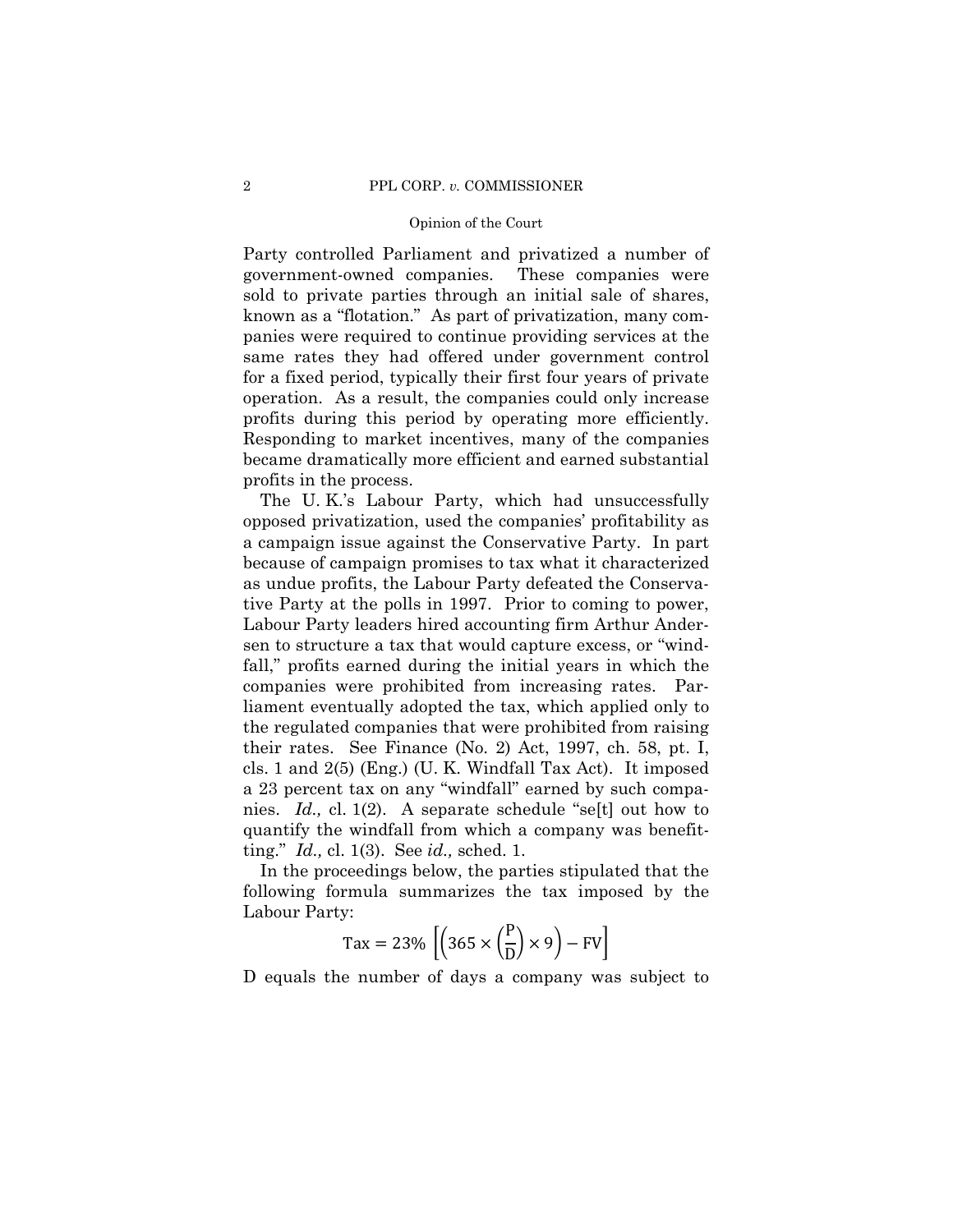rate regulation (also known as the "initial period"), P equals the total profits earned during the initial period, and FV equals the flotation value, or market capitalization value after sale. For 27 of the 32 companies subject to the tax, the number of days in the initial period was 1,461 days (or four years). Of the remaining five companies, one had no tax liability because it did not earn any windfall profits. Three had initial periods close to four years (1,463, 1,456, and 1,380 days). The last was privatized shortly before the Labour Party took power and had an initial period of only 316 days.

ernment asserted that the term  $[365 \times (P/D) \times 9]$  repre The number 9 in the formula was characterized as a price-to-earnings ratio and was selected because it represented the lowest average price-to-earnings ratio of the 32 companies subject to the tax during the relevant period.1 See *id.*, sched. 1, §1, cl. 2(3); Brief for Respondent 7. The statute expressly set its value, and that value was the same for all companies. U. K. Windfall Tax Act, sched. 1, §1, cl. 2(3). The only variables that changed in the windfall tax formula for all the companies were profits (P) and flotation value (FV); the initial period (D) varied for only a few of the companies subject to the tax. The Labour govsented what the flotation value *should have been* given the assumed price-to-earnings ratio of 9. Thus, it claimed (and the Commissioner here reiterates) that the tax was simply a 23 percent tax on the difference between what the companies' flotation values *should have been* and what they actually were.

## B

Petitioner PPL Corporation (PPL) was an owner,

<sup>&</sup>lt;sup>1</sup>A price-to-earnings ratio "is defined as the stock price divided by annual earnings per share. It is typically calculated by dividing the current stock price by the sum of the previous four quarters of earnings." 3 New Palgrave Dictionary of Money & Finance 176 (1992).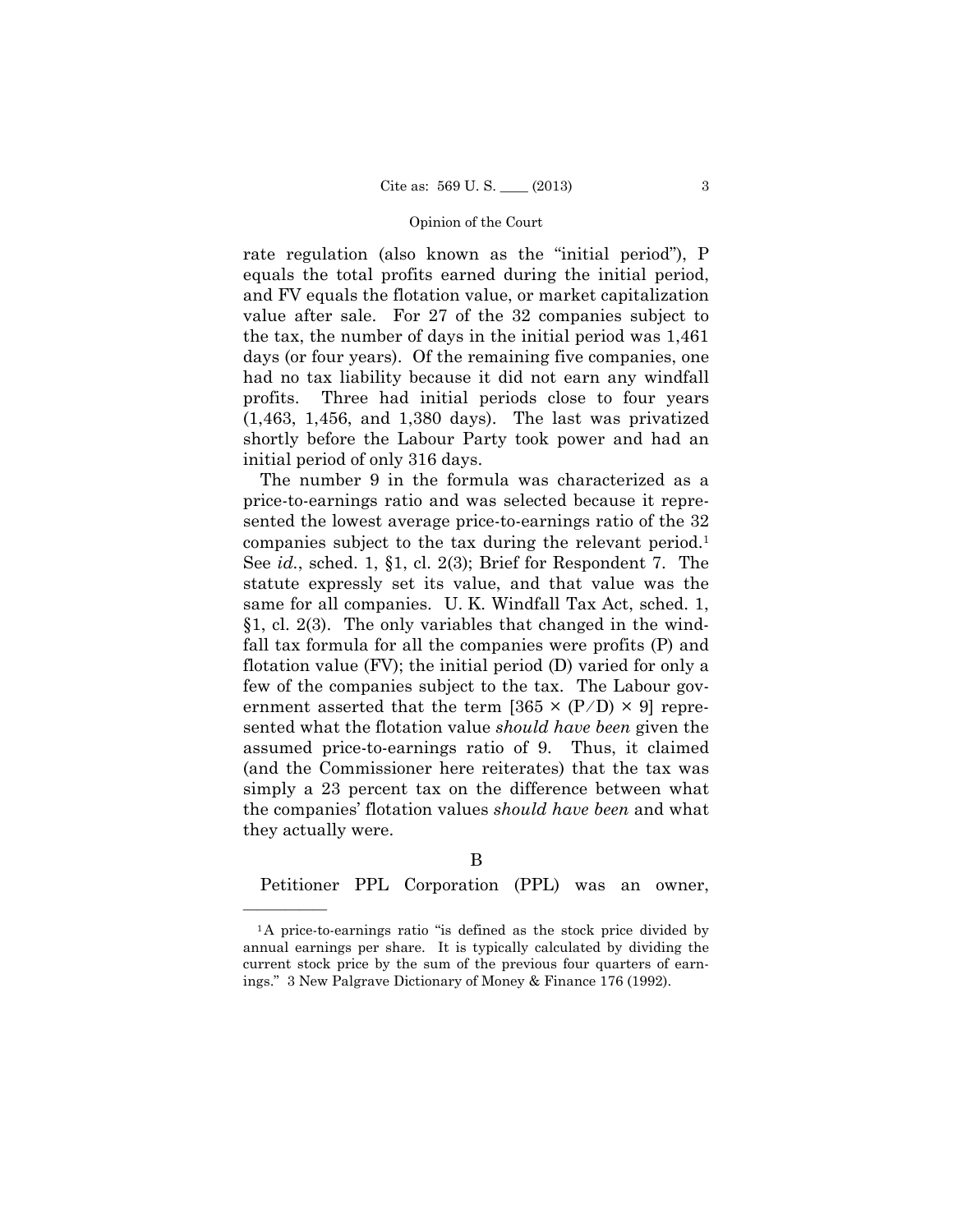through a number of subsidiaries, of 25 percent of South Western Electricity plc, 1 of 12 government-owned electric companies that were privatized in 1990 and that were subject to the tax. See 135 T. C. 304, 307, App. (2010) (diagram of PPL corporate structure in 1997). South Western Electricity's total U. K. windfall tax burden was £90,419,265. In its 1997 federal income-tax return, PPL claimed a credit under §901 for its share of the bill. The Commissioner of Internal Revenue (Commissioner) rejected the claim, but the Tax Court held that the U. K. windfall tax was creditable for U. S. tax purposes under §901. See *id.*, at 342. The Third Circuit reversed. 665 F. 3d 60, 68 (2011). We granted certiorari, 568 U. S. \_\_\_ (2012), to resolve a Circuit split concerning the windfall tax's creditability under §901. Compare 665 F. 3d, at 68, with *Entergy Corp. & Affiliated Subsidiaries* v. *Commissioner*, 683 F. 3d 233, 239 (CA5 2012).

## II

 any possession of the United States" shall be creditable.2 Internal Revenue Code §901(b)(1) provides that "[i]n the case of . . . a domestic corporation, the amount of any income, war profits, and excess profits taxes paid or accrued during the taxable year to any foreign country or to Under relevant Treasury Regulations, "[a] foreign levy is an income tax if and only if . . . [t]he predominant character of that tax is that of an income tax in the U. S. sense." 26 CFR  $$1.901-2(a)(1)$ . The parties agree that Treasury Regulation §1.901–2 applies to this case. That regulation codifies longstanding doctrine dating back to *Biddle* v.

<sup>2</sup>Prior to enactment of what is now §901, income earned overseas was subject to taxes not only in the foreign country but also in the United States. See *Burnet* v. *Chicago Portrait Co.*, 285 U. S. 1, 7 (1932). The relevant text making "income, war-profits and excess-profits taxes" creditable has not changed since 1918. See Revenue Act of 1918, §§222(a)(1), 238(a), 40 Stat. 1073, 1080.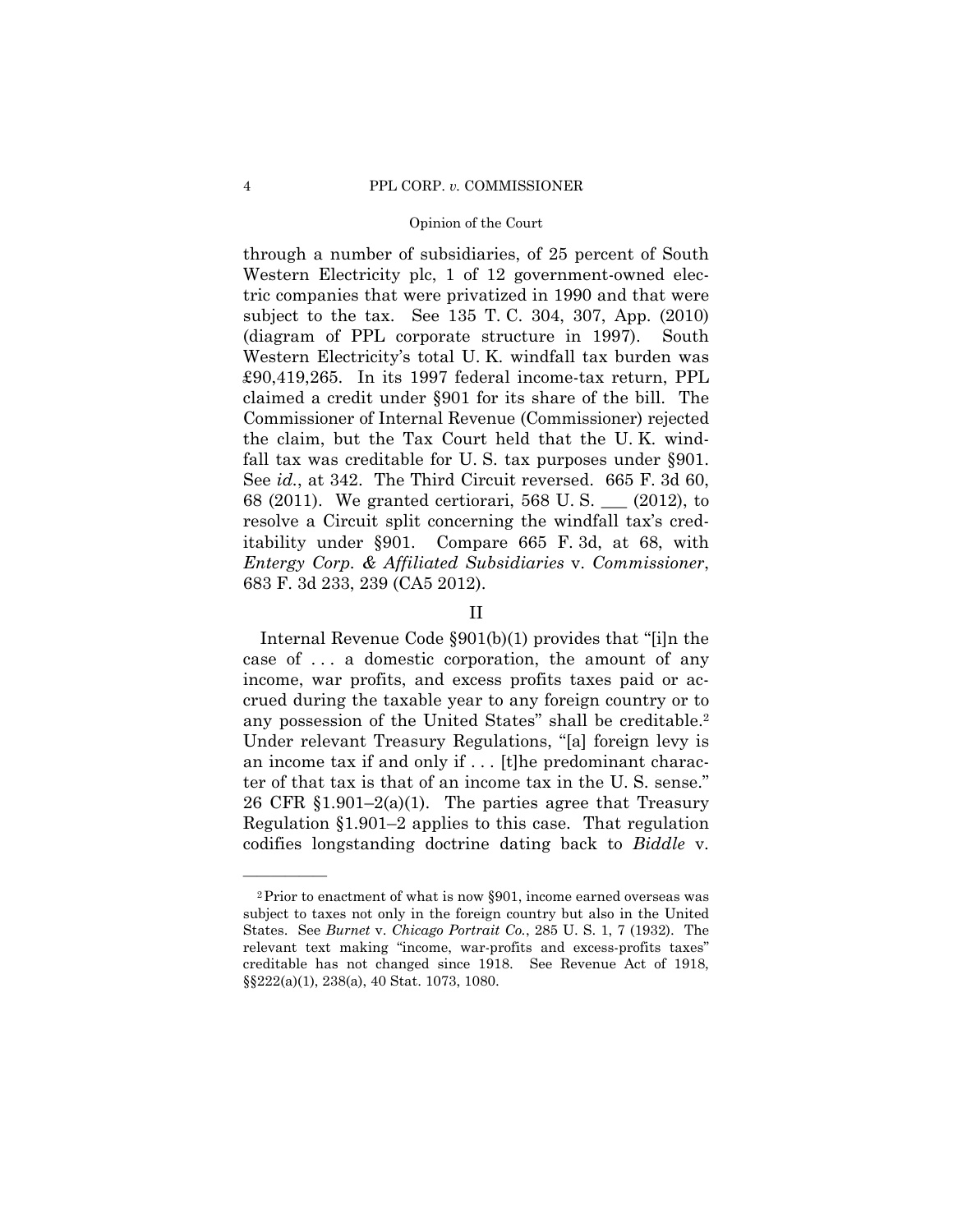*Commissioner*, 302 U. S. 573, 578–579 (1938), and provides the relevant legal standard.

The regulation establishes several principles relevant to our inquiry. First, the "predominant character" of a tax, or the normal manner in which a tax applies, is controlling. See *id.*, at 579 ("We are here concerned only with the 'standard' or normal tax"). Under this principle, a foreign tax that operates as an income, war profits, or excess profits tax in most instances is creditable, even if it may affect a handful of taxpayers differently. Creditability is an all or nothing proposition. As the Treasury Regulations confirm, "a tax either is or is not an income tax, in its entirety, for all persons subject to the tax." 26 CFR  $§1.901-2(a)(1).$ 

Second, the way a foreign government characterizes its tax is not dispositive with respect to the U. S. creditability analysis. See  $$1.901-2(a)(1)(ii)$  (foreign tax creditable if predominantly "an income tax in the U. S. sense"). In *Biddle*, the Court considered the creditability of certain U. K. taxes on stock dividends under the substantively identical predecessor to §901. The Court recognized that "there is nothing in [the statute's] language to suggest that in allowing the credit for foreign tax payments, a shifting standard was adopted by reference to foreign characterizations and classifications of tax legislation." 302 U. S., at 578–579. See also *United States* v. *Goodyear Tire & Rubber Co.*, 493 U. S. 132, 145 (1989) (noting in interpreting 26 U. S. C. §902 that *Biddle* is particularly applicable "where a contrary interpretation would leave" tax interpretation "to the varying tax policies of foreign tax authorities"); *Heiner* v. *Mellon*, 304 U. S. 271, 279, and n. 7 (1938) (state-law definitions generally not controlling in federal tax context). Instead of the foreign government's characterization of the tax, the crucial inquiry is the tax's economic effect. See *Biddle, supra*, at 579 (inquiry is "whether [a tax] is the substantial equivalent of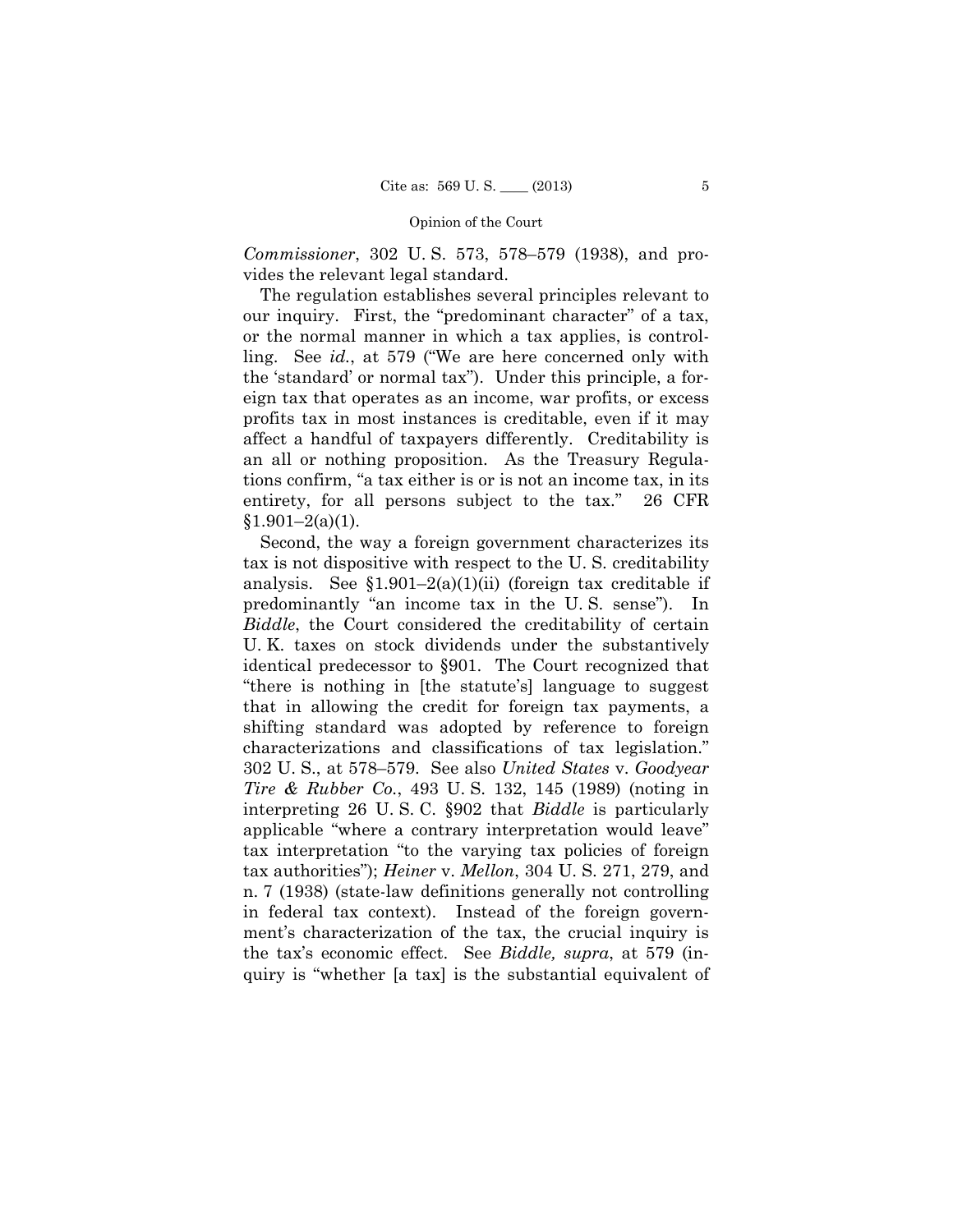payment of the tax as those terms are used in our own statute"). In other words, foreign tax creditability depends on whether the tax, if enacted in the U. S., would be an income, war profits, or excess profits tax.

Giving further form to these principles, Treasury Regulation  $$1.901-2(a)(3)(i)$  explains that a foreign tax's predominant character is that of a U.S. income tax "[i]f ... the foreign tax is likely to reach net gain in the normal circumstances in which it applies." The regulation then sets forth three tests for assessing whether a foreign tax reaches net gain. A tax does so if, "judged on the basis of its predominant character, [it] satisfies each of the realization, gross receipts, and net income requirements set forth in paragraphs  $(b)(2)$ ,  $(b)(3)$  and  $(b)(4)$ , respectively, of this section."  $$1.901-2(b)(1).$ <sup>3</sup> The tests indicate that net gain (also referred to as net income) consists of realized gross receipts reduced by significant costs and expenses attributable to such gross receipts. A foreign tax that reaches

<sup>3</sup>The relevant provisions provide as follows:

<sup>&</sup>quot;A foreign tax satisfies the realization requirement if, judged on the basis of its predominant character, it is imposed—(A) Upon or subsequent to the occurrence of events ('realization events') that would result in the realization of income under the income tax provisions of the Internal Revenue Code." 26 CFR §1.901–2(b)(2)(i).

 basis of its predominant character, it is imposed on the basis of—(A) likely to produce an amount that is not greater than fair market value." "A foreign tax satisfies the gross receipts requirement if, judged on the Gross receipts; or (B) Gross receipts computed under a method that is  $$1.901-2(b)(3)(i).$ 

 method that is likely to produce an amount that approximates, or is "A foreign tax satisfies the net income requirement if, judged on the basis of its predominant character, the base of the tax is computed by reducing gross receipts . . . to permit—(A) Recovery of the significant costs and expenses (including significant capital expenditures) attributable, under reasonable principles, to such gross receipts; or (B) Recovery of such significant costs and expenses computed under a greater than, recovery of such significant costs and expenses." §1.901–  $2(b)(4)(i)$ .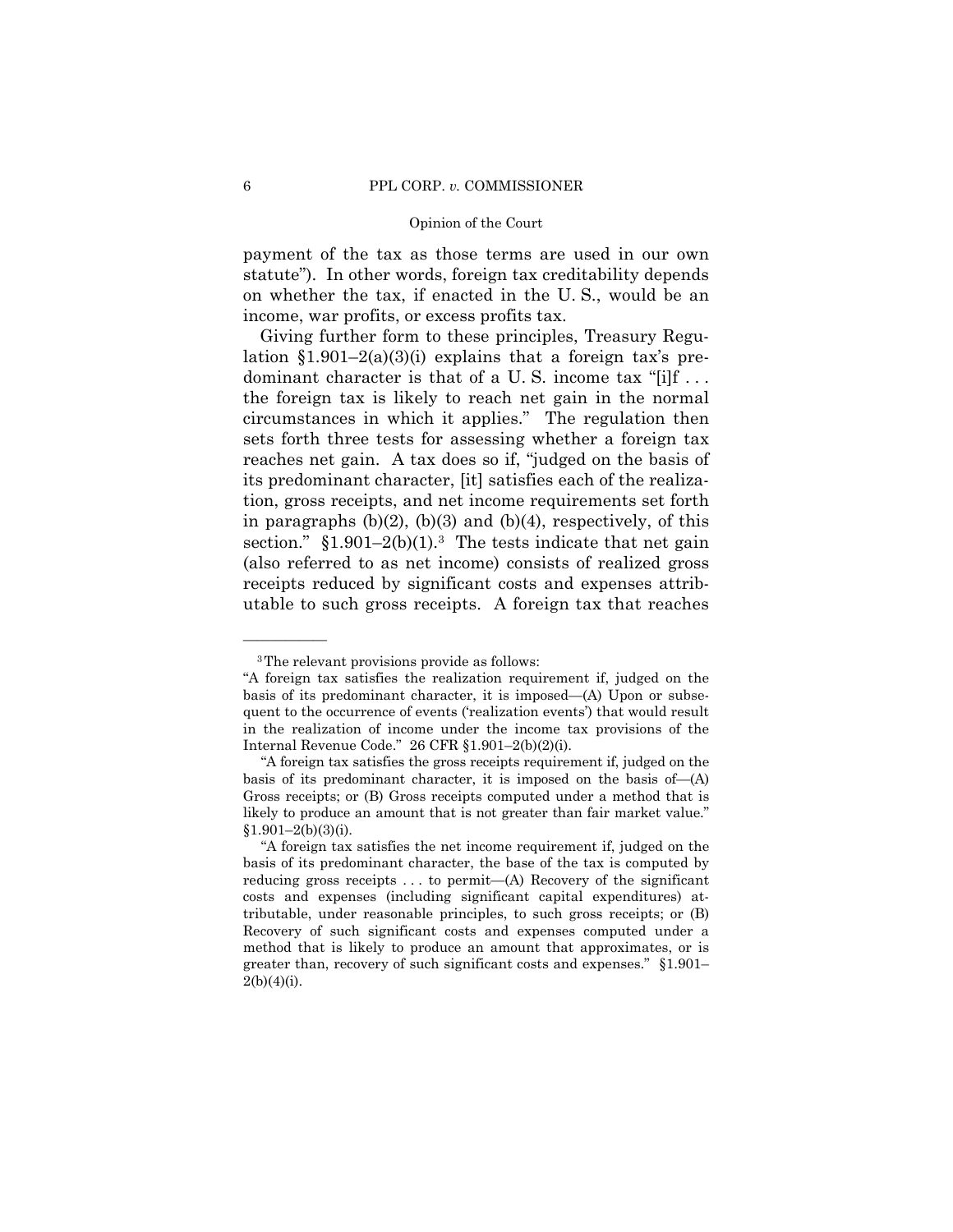net income, or profits, is creditable.

# III

## A

It is undisputed that net income is a component of the U. K.'s "windfall tax" formula. See Brief for Respondent 23 ("The windfall tax takes into account a company's profits during its four-year initial period"). Indeed, annual profit is a variable in the tax formula. U. K. Windfall Tax Act, sched. 1, §1, cls. 2(2) and 5. It is also undisputed that there is no meaningful difference for our purposes in the accounting principles by which the U. K. and the U. S. calculate profits. See Brief for Petitioners 47. The disagreement instead centers on how to characterize the tax formula the Labour Party adopted.

The Third Circuit, following the Commissioner's lead, believed it could look no further than the tax formula that the Parliament enacted and the way in which the Labour government characterized it. Under that view, the windfall tax must be considered a tax on the difference between a company's flotation value (the total amount investors paid for the company when the government sold it) and an imputed "profit-making value," defined as a company's "average annual profit during its 'initial period' . . . times 9, the assumed price-to-earnings ratio." 665 F. 3d, at 65. So characterized, the tax captures a portion of the difference between the price at which each company was sold and the price at which the Labour government believed each company *should have been* sold given the actual profits earned during the initial period. Relying on this characterization, the Third Circuit believed the windfall tax failed at least the Treasury Regulation's realization and gross receipts tests because it reached some artificial form of valuation instead of profits. See *id.*, at 67, and n. 3.

In contrast, PPL's position is that the substance of the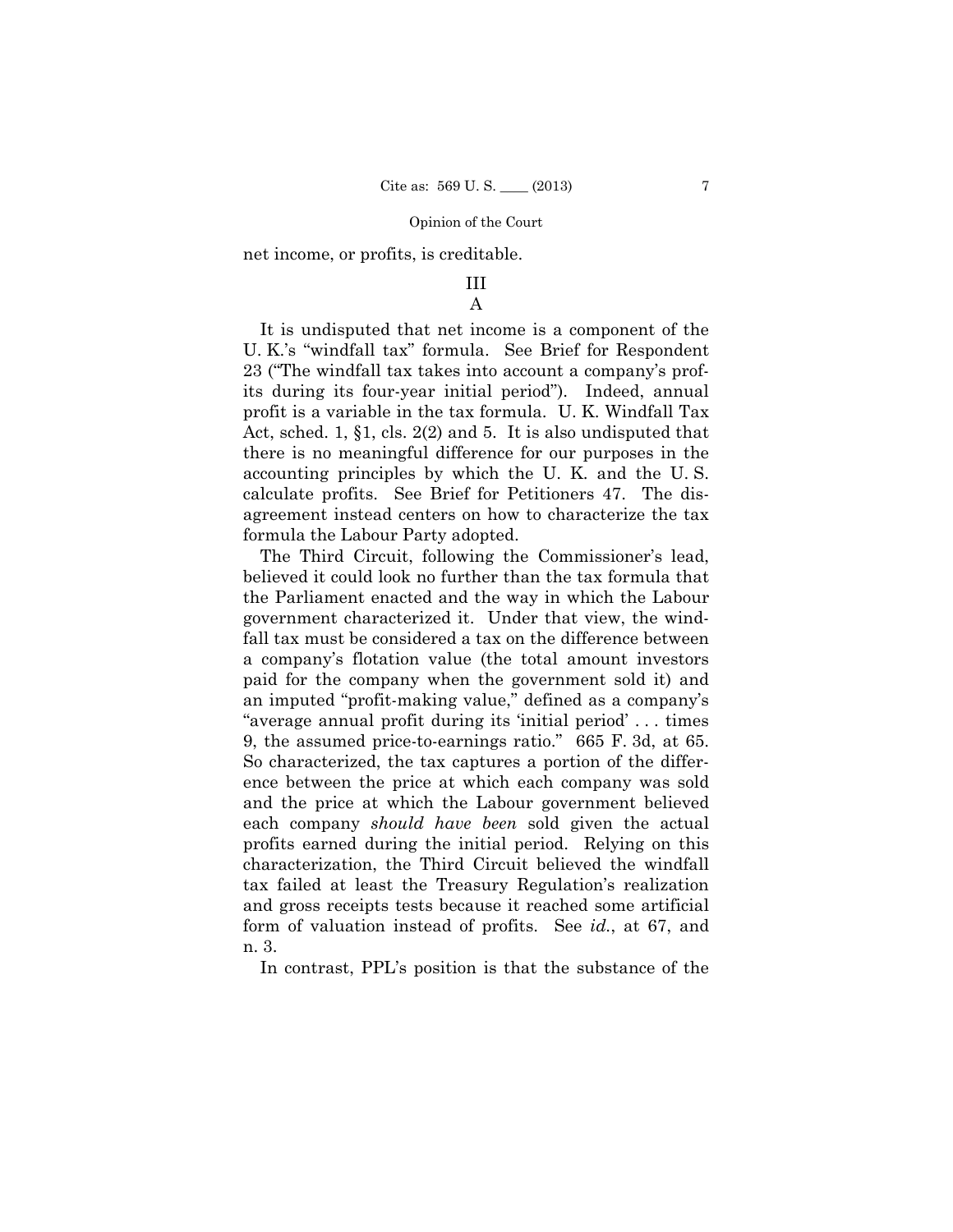windfall tax is that of an income tax in the U. S. sense. While recognizing that the tax ostensibly is based on the difference between two values, it argues that every "variable" in the windfall tax formula except for profits and flotation value is fixed (at least with regard to 27 of the 32 companies). PPL emphasizes that the only way the Labour government was able to calculate the imputed "profitmaking value" at which it claimed companies should have been privatized was by looking after the fact at the *actual profits* earned by each company. In PPL's view, it matters not how the U. K. chose to arrange the formula or what it *claimed* to be taxing, because a tax based on profits above some threshold is an excess profits tax, regardless of how it is mathematically arranged or what labels foreign law places on it. PPL, thus, contends that the windfall taxes it paid meet the Treasury Regulation's tests and are creditable under §901.

We agree with PPL and conclude that the predominant character of the windfall tax is that of an excess profits tax, a category of income tax in the U. S. sense. It is important to note that the Labour government's conception of "profit-making value" as a backward-looking analysis of historic profits is not a recognized valuation method; instead, it is a fictitious value calculated using an imputed price-to-earnings ratio. At trial, one of PPL's expert witnesses explained that "'9 is not an accurate P/E multiple, and it is not applied to current or expected future earnings.'" 135 T. C., at 326, n. 17 (quoting testimony). Instead, the windfall tax is a tax on realized net income disguised as a tax on the difference between two values, one of which is completely fictitious. See App. 251, Report ¶1.7 ("[T]he *value in profit making terms* described in the wording of the act . . . is not a real value: it is rather a construct based on realised profits that would not have been known at the date of privatisation").

The substance of the windfall tax confirms the accuracy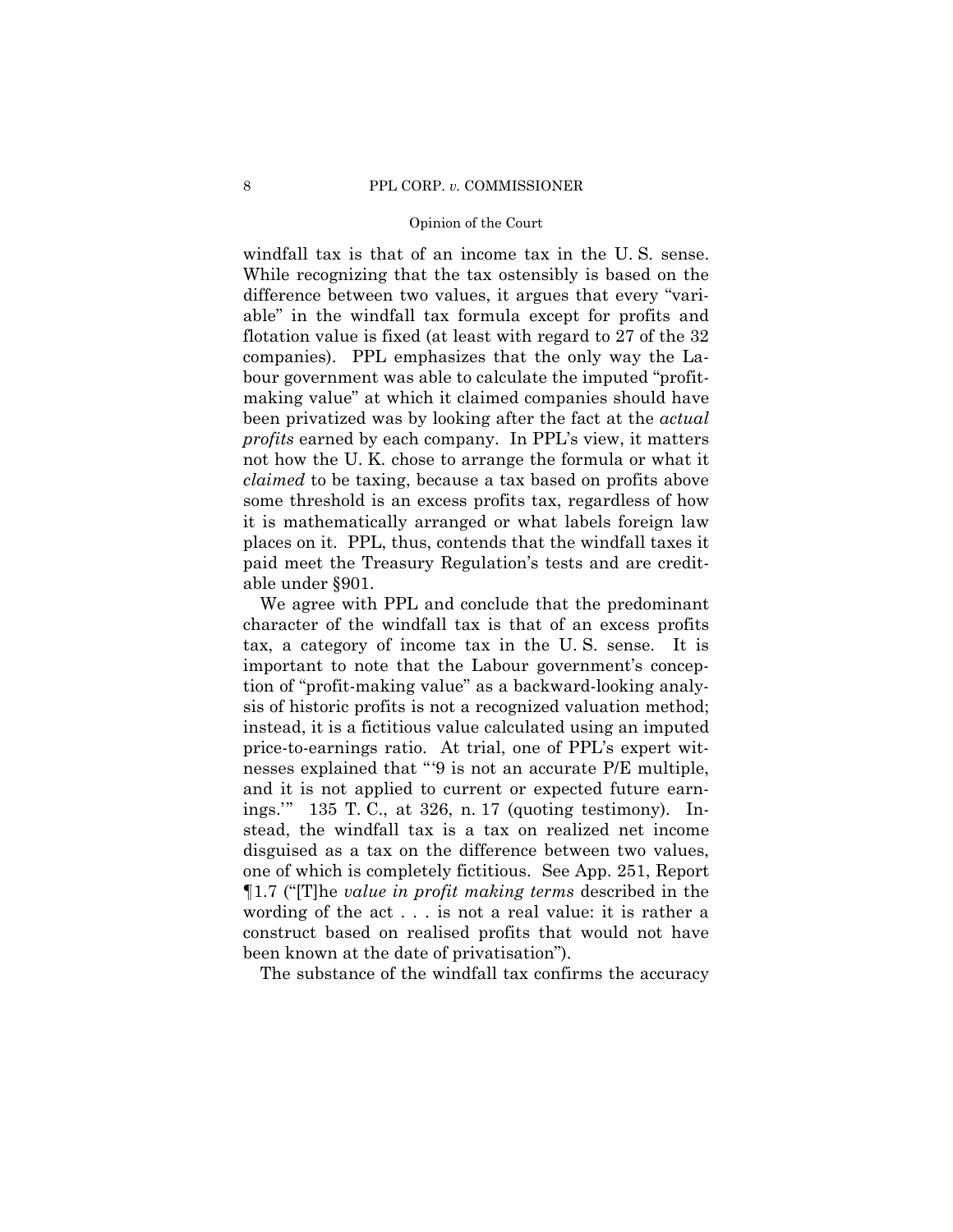of this observation. As already noted, the parties stipulated that the windfall tax could be calculated as follows:

$$
\text{Tax} = 23\% \left[ \left( 365 \times \left( \frac{P}{D} \right) \times 9 \right) - \text{FV} \right]
$$

This formula can be rearranged algebraically to the following formula, which is mathematically and substantively identical:4

$$
\text{Tax} = \left[\frac{(365 \times 9 \times 23\%)}{D}\right] \times \left\{P - \left[\text{FV} \times \frac{D}{(365 \times 9)}\right]\right\}
$$

The next step is to substitute the actual number of days for D. For 27 of the 32 companies subject to the windfall tax, the number of days was identical, 1,461 (or four years). Inserting that amount for D in the formula yields the following:

$$
\text{Tax} = \left[ \frac{(365 \times 9 \times 23\%)}{1,461} \right] \times \left\{ P - \left[ \text{FV} \times \frac{1,461}{(365 \times 9)} \right] \right\}
$$

Simplifying the formula by multiplying and dividing numbers reduces the formula to:

$$
\text{Tax} = 51.71\% \times \left[ P - \left( \frac{F\text{V}}{9} \right) \times 4.0027 \right]
$$

As noted, FV represents the value at which each company was privatized. FV is then divided by 9, the arbitrary "price-to-earnings ratio" applied to every company. The

——————

$$
\text{Tax} = 23\% \left[ \left( 365 \times 9 \times \left( \frac{\text{P}}{\text{D}} \right) \right) - \text{FV} \right]
$$

 The effect is the same as multiplication by the number one (since Next, everything outside the brackets is multiplied by  $\left[\frac{(365 \times 9)}{D}\right]$ , and everything inside the brackets is multiplied by the inverse,  $\left[\frac{D}{(365 \times 9)}\right]$ .  $\left\{ \frac{(365 \times 9)}{D} \right\} \times \left\{ \frac{D}{(365 \times 9)} \right\} = 1$ . That multiplication yields the formula in the text.

<sup>4</sup>The rearrangement requires only basic algebraic manipulation. First, because order of operations does not matter for multiplication and division, the formula is rearranged to the following: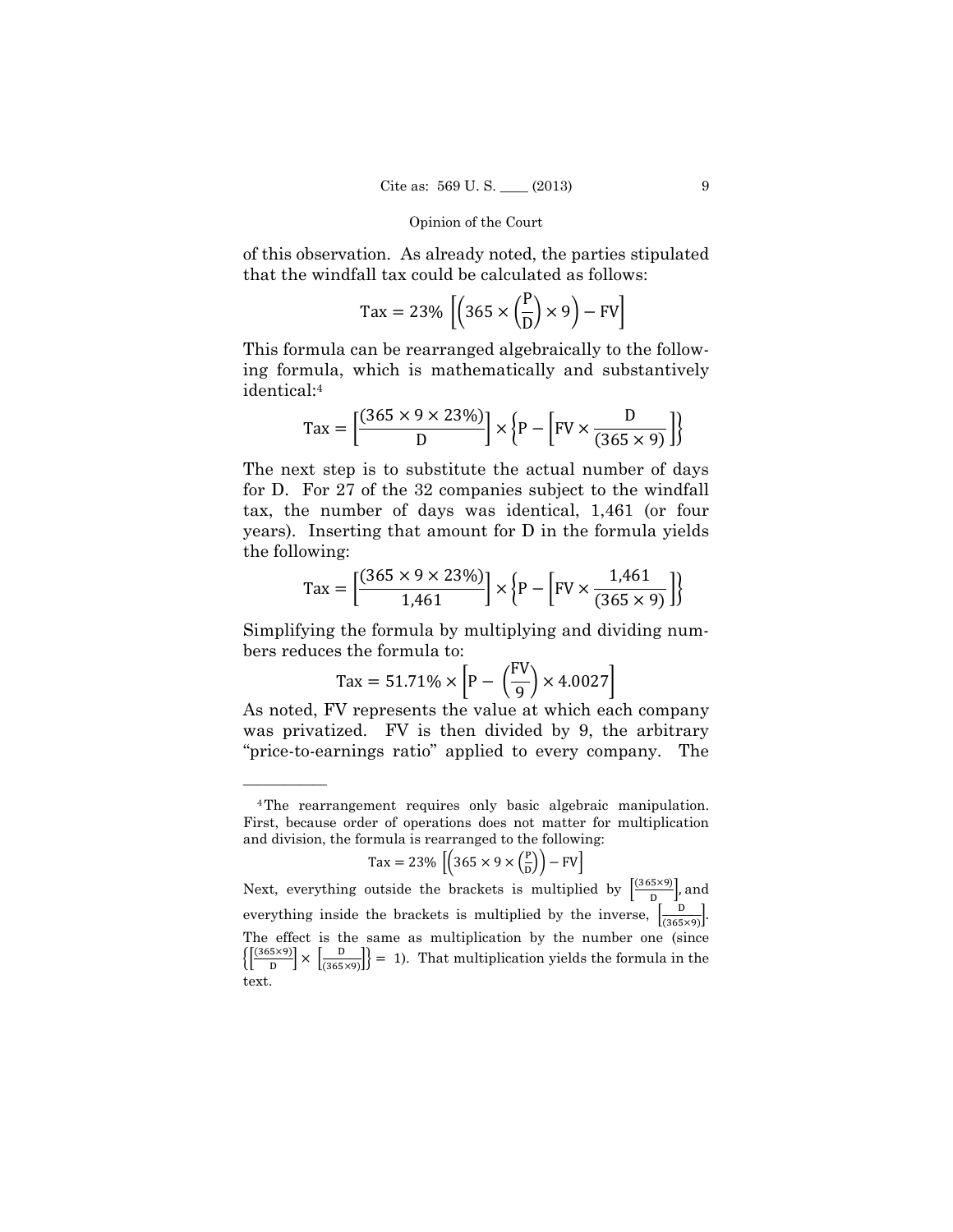economic effect is to convert flotation value into the profits a company *should* have earned given the assumed priceto-earnings ratio. See 135 T. C., at 327 ("'In effect, the way the tax works is to say that the amount of profits you're allowed in any year before you're subject to tax is equal to one-ninth of the flotation price. After that, profits are deemed excess, and there is a tax'" (quoting testimony from the treasurer of South Western Electricity plc)). The annual profits are then multiplied by 4.0027, giving the total "acceptable" profits (as opposed to windfall profit) that each company's flotation value entitled it to earn during the initial period given the artificial price-toearnings ratio of 9. This fictitious amount is finally subtracted from *actual* profits, yielding the excess profits, which were taxed at an effective rate of 51.71 percent.

The rearranged tax formula demonstrates that the windfall tax is economically equivalent to the difference between the profits each company *actually* earned and the amount the Labour government believed it *should* have earned given its flotation value. For the 27 companies that had 1,461-day initial periods, the U. K. tax formula's substantive effect was to impose a 51.71 percent tax on all profits earned above a threshold. That is a classic excess profits tax. See, *e.g.*, Act of Mar. 3, 1917, ch. 159, Tit. II, §201, 39 Stat. 1000 (8 percent tax imposed on excess profits exceeding the sum of \$5,000 plus 8 percent of invested capital).

Of course, other algebraic reformulations of the windfall tax equation are possible. See 665 F. 3d, at 66; Brief for Anne Alstott et al. as *Amici Curiae* 21–23 (Alstott Brief). The point of the reformulation is not that it yields a particular percentage (51.75 percent for most of the companies). Rather, the algebraic reformulations illustrate the economic substance of the tax and its interrelationship with net income.

The Commissioner argues that any algebraic rear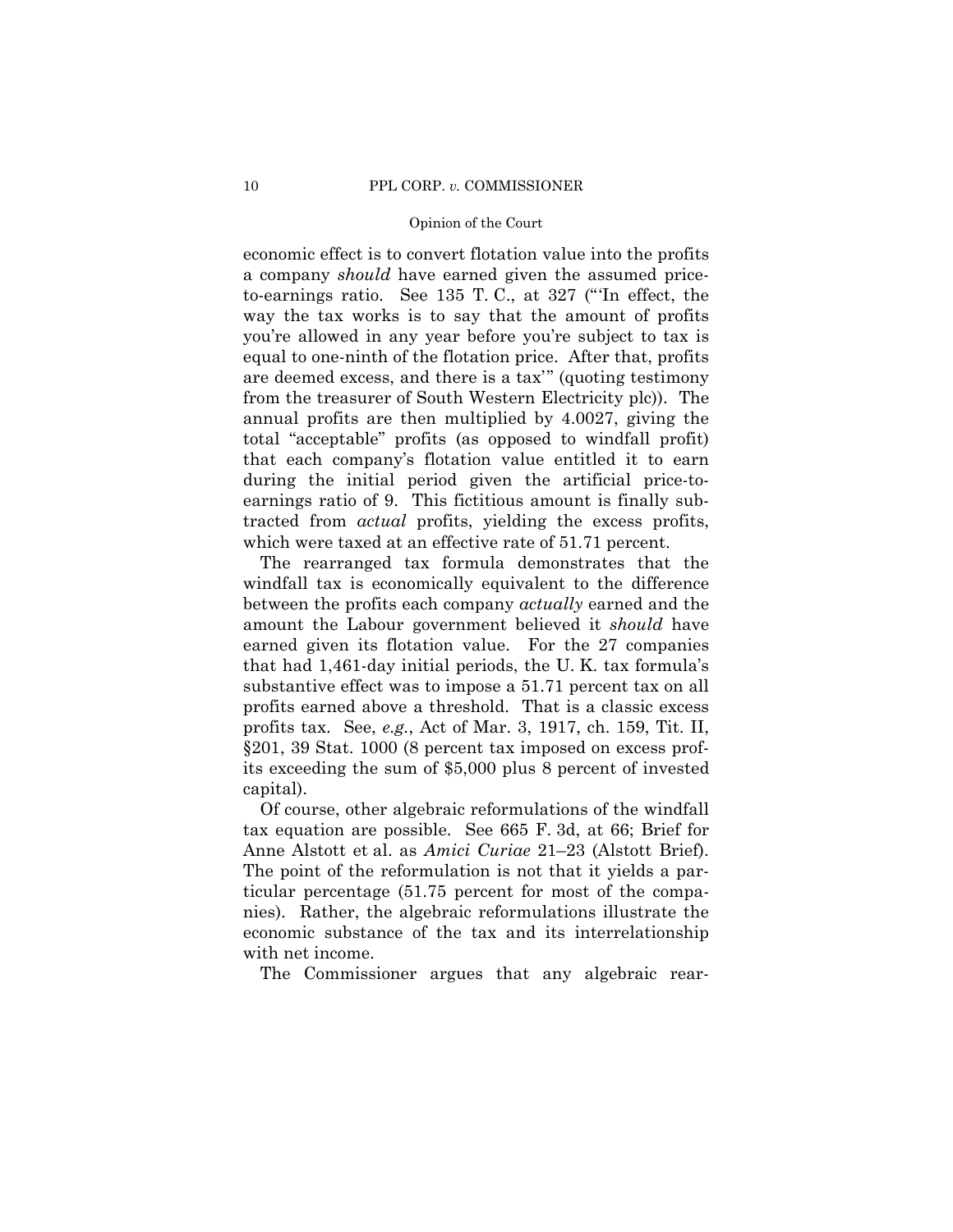rangement is improper, asserting that U. S. courts must take the foreign tax rate as written and accept whatever tax base the foreign tax purports to adopt. Brief for Respondent 28. As a result, the Commissioner claims that the analysis begins and ends with the Labour government's choice to characterize its tax base as the difference between "profit-making value" and flotation value. Such a rigid construction is unwarranted. It cannot be squared with the black-letter principle that "tax law deals in economic realities, not legal abstractions." *Commissioner* v. *Southwest Exploration Co.*, 350 U. S. 308, 315 (1956). Given the artificiality of the U. K.'s method of calculating purported "value," we follow substance over form and recognize that the windfall tax is nothing more than a tax on actual profits above a threshold.

### B

We find the Commissioner's other arguments unpersuasive as well. First, the Commissioner attempts to buttress the argument that the windfall tax is a tax on value by noting that some U. S. gift and estate taxes use actual, past profits to estimate value. Brief for Respondent 17–18 (citing 26 CFR §20.2031–3 (2012) and 26 U. S. C. §2032A). This argument misses the point. In the case of valuation for gift and estate taxes, past income may be used to estimate future income streams. But, it is *future* revenueearning potential, reduced to market value, that is subject to taxation. The windfall profits tax, by contrast, undisputedly taxed *past*, realized net income alone.

The Commissioner contends that the U. K. was not trying to establish valuation as of the 1997 date on which the windfall tax was enacted but instead was attempting to derive a proper flotation valuation as of each company's flotation date. Brief for Respondent 21. The Commissioner asserts that there was no need to estimate future income (as in the case of the gift or estate recipient) because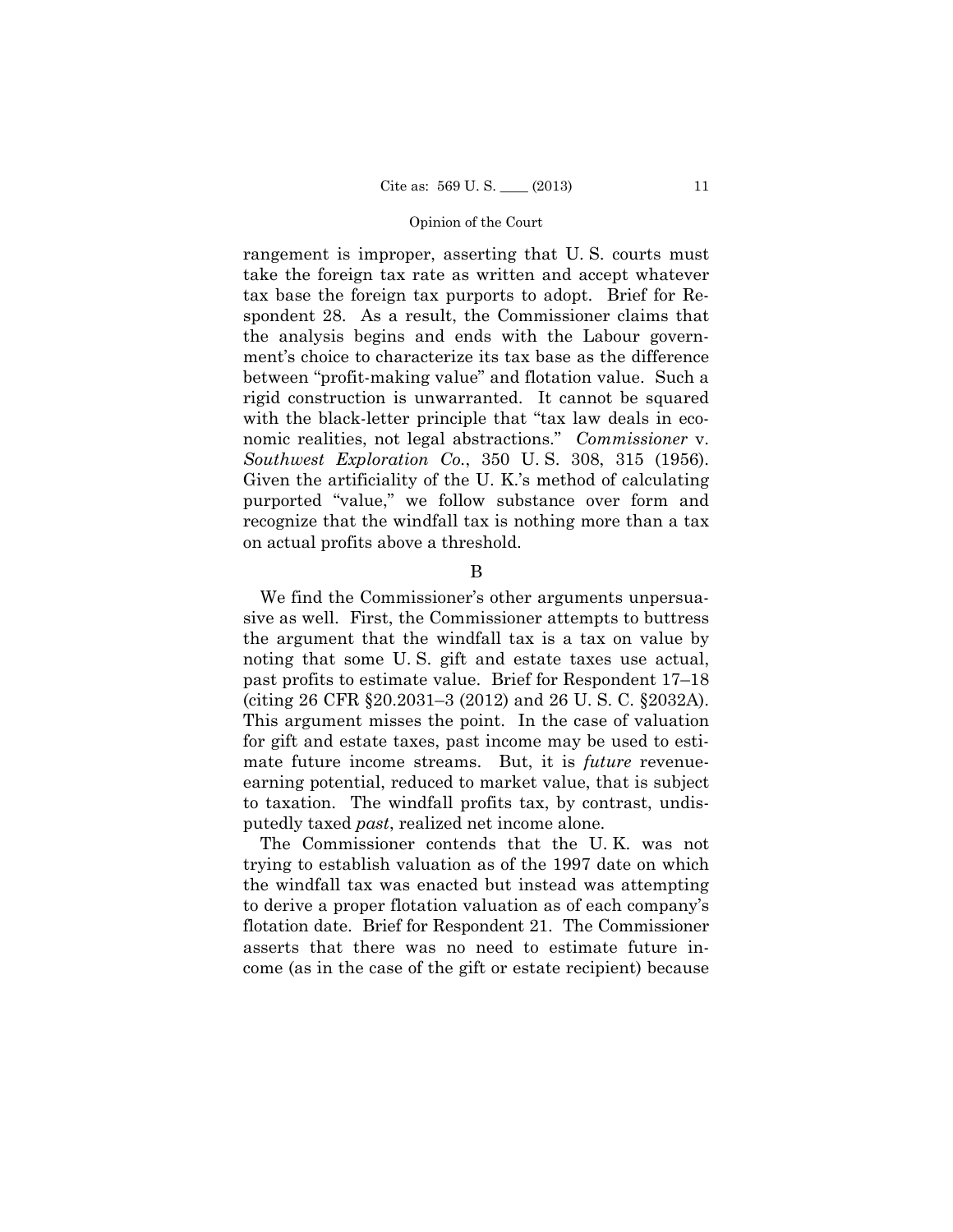actual revenue numbers for the privatized companies were available. *Ibid.* That argument also misses the mark. It is true, of course, that the companies might have been privatized at higher flotation values had the government recognized how efficient—and thus how profitable—the companies would become. But, the windfall tax requires an underlying concept of value (based on actual *ex post*  earnings) that would be alien to any valuer. Taxing actual, realized net income in hindsight is not the same as considering past income for purposes of estimating future earning potential.

The Commissioner's reliance on Example 3 to the Treasury Regulation's gross receipts test is also misplaced. *Id.*, at 37–38; 26 CFR §1.901–2(b)(3)(ii), Ex. 3. That example posits a petroleum tax in which "gross receipts from extraction income are deemed to equal 105 percent of the fair market value of petroleum extracted. This computation is designed to produce an amount that is greater than the fair market value of actual gross receipts." *Ibid.* Under the example, a tax based on inflated gross receipts is not creditable.

The Third Circuit believed that the same type of algebraic rearrangement used above could also be used to rearrange a tax imposed on Example 3. It hypothesized:

"Say that the tax rate on the hypothetical extraction tax is 20%. It is true that a 20% tax on 105% of receipts is mathematically equivalent to a 21% tax on 100% of receipts, the latter of which would satisfy the gross receipts requirement. PPL proposes that we make the same move here, increasing the tax rate from 23% to 51.75% so that there is no multiple of receipts in the tax base. But if the regulation allowed us to do that, the example would be a nullity. *Any* tax on a multiple of receipts or profits could satisfy the gross receipts requirement, because we could reduce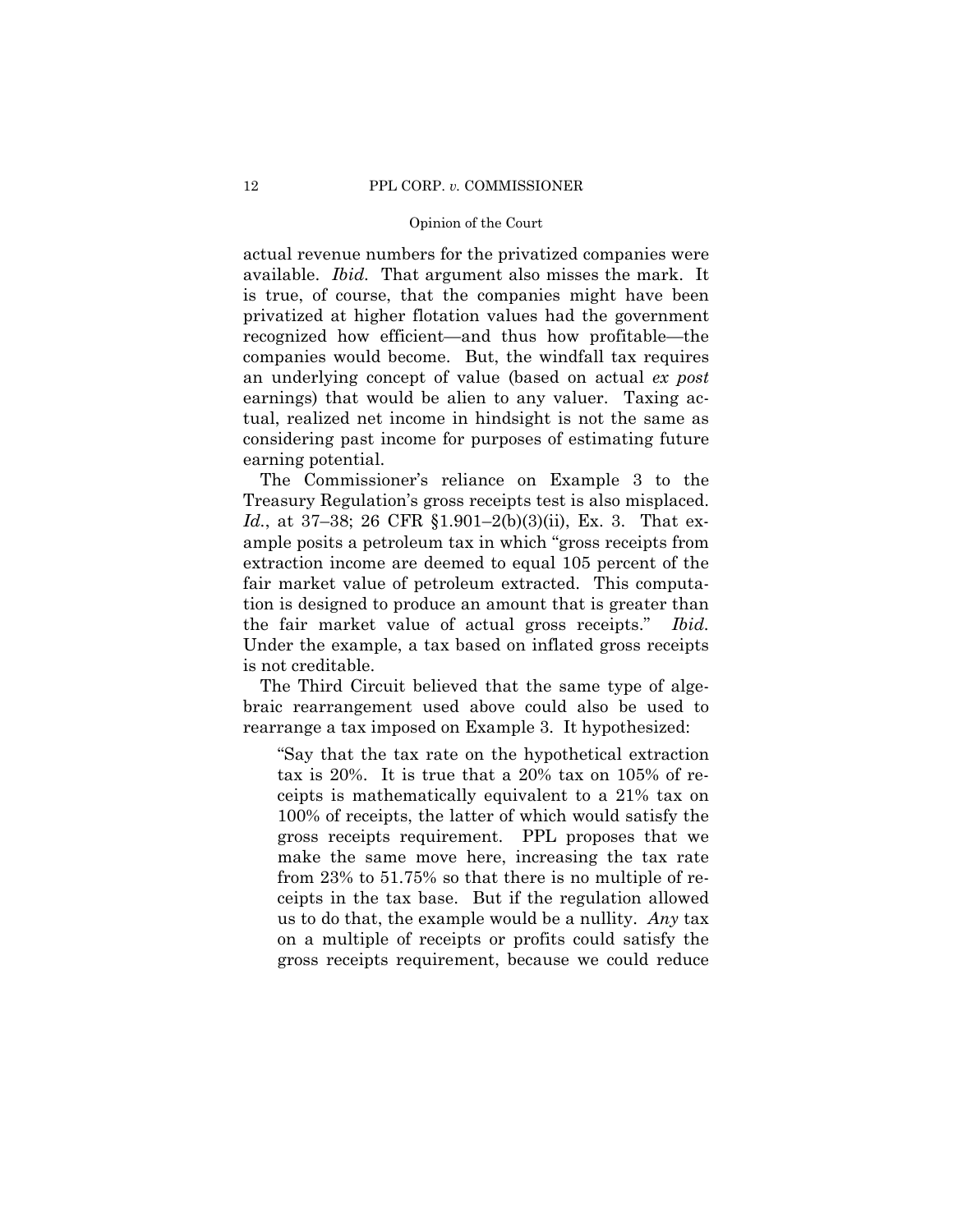the starting point of its tax base to 100% of gross receipts by imagining a higher tax rate." 665 F. 3d, at 67.

The Commissioner reiterates the Third Circuit's argument. Brief for Respondent 37–38.

There are three basic problems with this approach. As the Fifth Circuit correctly recognized, there is a difference between imputed and actual receipts. "Example 3 hypothesizes a tax on the extraction of petroleum where the income value of the petroleum is deemed to be . . . deliberately greater than actual gross receipts." *Entergy Corp.*, 683 F. 3d, at 238. In contrast, the windfall tax depends on *actual* figures. *Ibid.* ("There was no need to calculate imputed gross receipts; gross receipts were actually known"). Example 3 simply addresses a different foreign taxation issue.

The argument also incorrectly equates imputed *gross receipts* under Example 3 with *net income*. See 665 F. 3d, at 67 ("*[a]ny* tax on a multiple of receipts or profits"). As noted, a tax is creditable only if it applies to realized gross receipts *reduced by significant costs and expenses attributable to such gross receipts*. 26 CFR §1.901–2(b)(4)(i). A tax based solely on gross receipts (like the Third Circuit's analysis) would be noncreditable because it would fail the Treasury Regulation's *net income* requirement.

Finally, even if expenses were subtracted from imputed gross receipts before a tax was imposed, the effect of inflating only gross receipts would be to inflate revenue while holding expenses (the other component of net income) constant. A tax imposed on inflated income minus actual expenses is not the same as a tax on net income.5

<sup>5</sup>Mathematically, the Third Circuit's hypothetical was incomplete. It should have been:

 20% [ 105% (Gross Receipts)−Expenses ] = Tax

But 105% of gross receipts minus expenses is *not* net income. Thus, the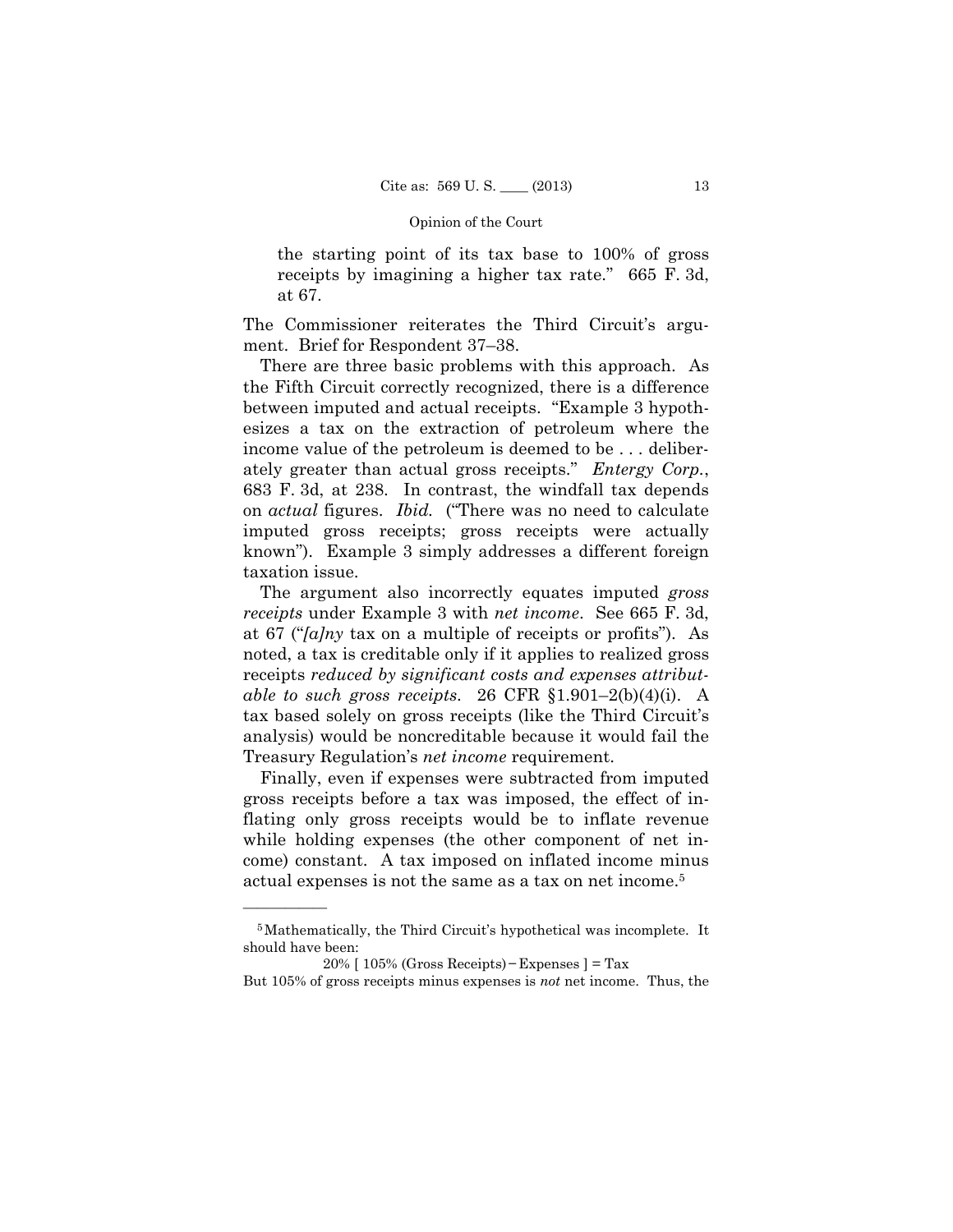For these reasons, a tax based on imputed gross receipts is not creditable. But, as the Fifth Circuit explained in rejecting the Third Circuit's analysis, Example 3 is "facially irrelevant" to the analysis of the U. K. windfall tax, which is based on true net income. *Entergy Corp.*, *supra*, at 238.6

\* \* \*

The economic substance of the U. K. windfall tax is that of a U. S. income tax. The tax is based on net income, and the fact that the Labour government chose to characterize it as a tax on the difference between two values is not dispositive under Treasury Regulation §1.901–2. Therefore, the tax is creditable under §901.

The judgment of the Third Circuit is reversed.

*It is so ordered.* 

<sup>20%</sup> tax is not a tax on net income and is not creditable.

 predominant character of the U. K. tax. See 135 T. C. 304, 340, n. 33 6An *amici* brief argues that because two companies had initial periods substantially shorter than four years, the predominant character of the U. K. windfall tax was not a tax on income in the U. S. sense. See Alstott Brief 29 (discussing Railtrack Group plc and British Energy plc). The argument amounts to a claim that two outliers changed the (2010) (rejecting this view).

The Commissioner admitted at oral argument that it did not preserve this argument, a fact reflected in its briefing before this Court and in the Third Circuit. See Tr. of Oral Arg. 35–36; Opening Brief for Appellant and Reply Brief for Appellant in No. 11–1069 (CA3). We therefore express no view on its merits.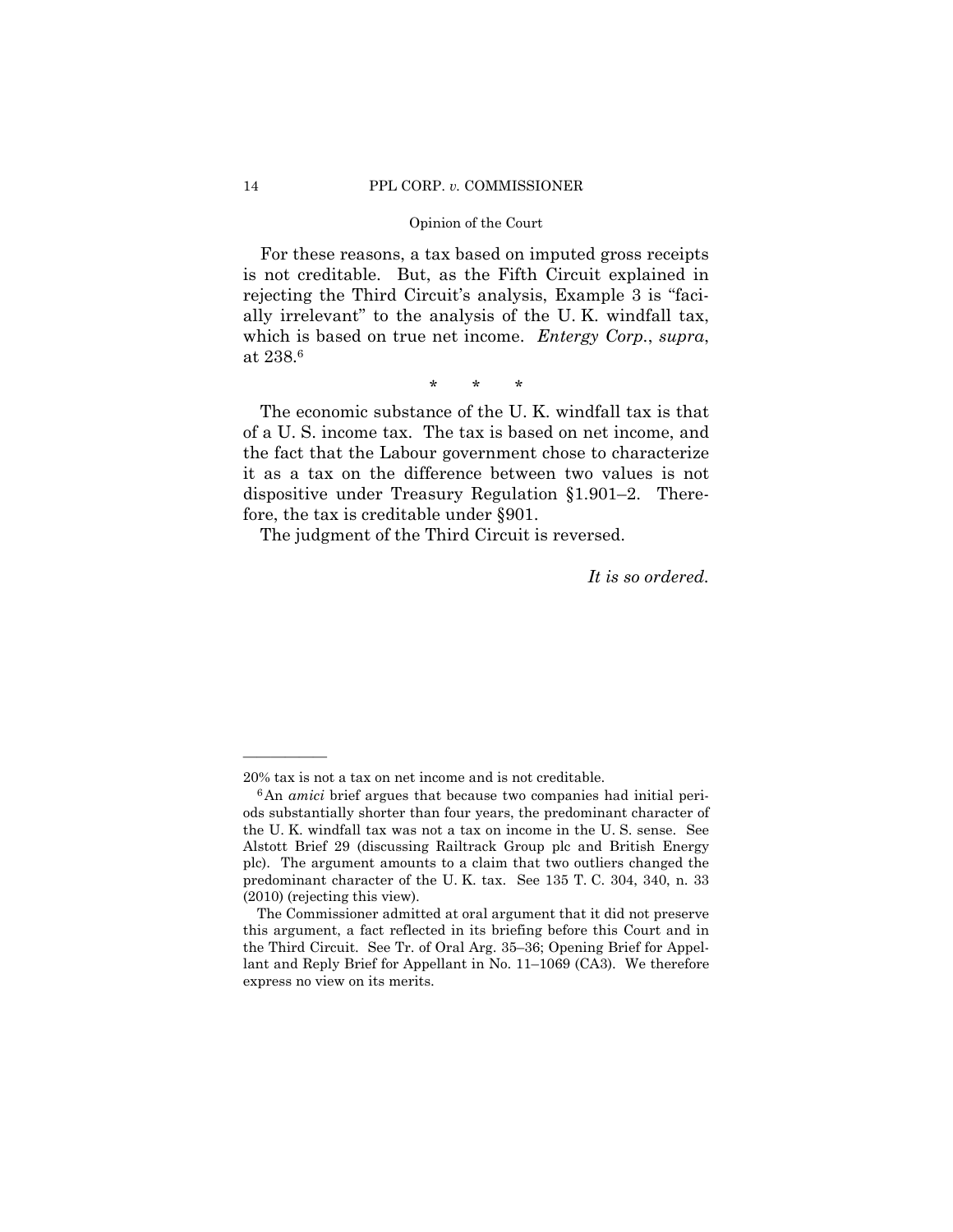## $\frac{1}{2}$  ,  $\frac{1}{2}$  ,  $\frac{1}{2}$  ,  $\frac{1}{2}$  ,  $\frac{1}{2}$  ,  $\frac{1}{2}$  ,  $\frac{1}{2}$ **SUPREME COURT OF THE UNITED STATES**

### $\frac{1}{2}$  ,  $\frac{1}{2}$  ,  $\frac{1}{2}$  ,  $\frac{1}{2}$  ,  $\frac{1}{2}$  ,  $\frac{1}{2}$ No. 12–43

## PPL CORPORATION AND SUBSIDIARIES, PETITION-ERS *v.* COMMISSIONER OF INTERNAL REVENUE

## ON WRIT OF CERTIORARI TO THE UNITED STATES COURT OF APPEALS FOR THE THIRD CIRCUIT

[May 20, 2013]

## JUSTICE SOTOMAYOR, concurring.

 excess profits tax under 26 U. S. C. §901(b)(1) depends on "initial period" of rate regulation of 1,461 days; and second, treating the tax's initial period variable as fixed. See *ante,*  The Court's conclusion that the windfall tax is a creditable two interrelated analytic moves: first, restricting the "predominant character" analysis to those companies that shared an at 9–10. But there is a different way of looking at this case. If the predominant character inquiry is expanded to include the five companies that had different initial periods, especially those with much shorter initial periods, it becomes impossible to rewrite the windfall tax as an excess profits tax. Instead, it becomes clear that the windfall tax is functionally a tax on value. But because the Government took the position at oral argument that the predominant character inquiry should disregard such "outlie[r]" companies, see Tr. of Oral Arg. 38–39, and this argument is therefore only pressed by *amici*, Brief for Anne Alstott et al. as *Amici Curiae* 28–30 (hereinafter Alstott Brief), I reserve consideration of this argument for another day and another context and join the Court's opinion.

\* \* \*

The Internal Revenue Code provides that "income, war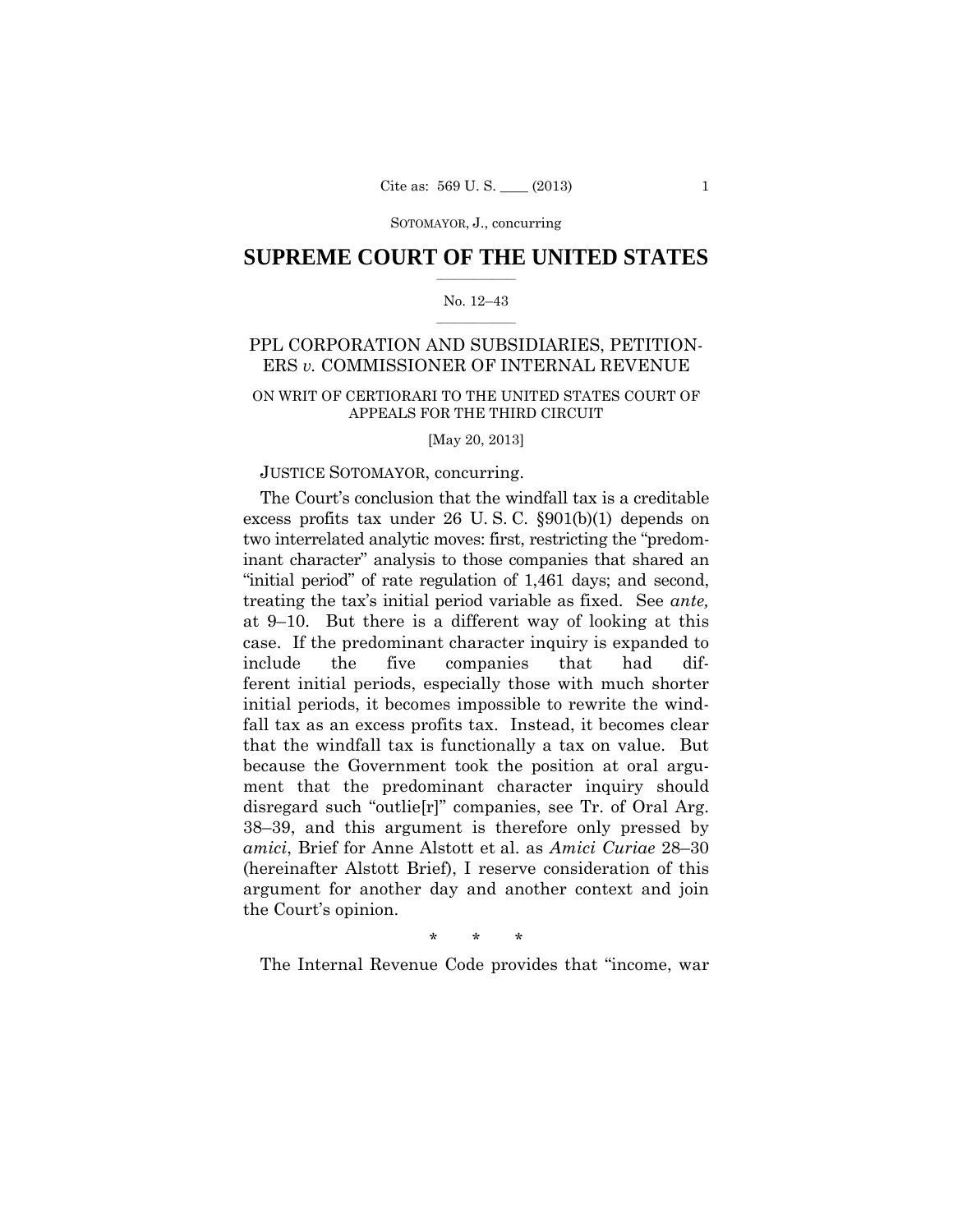profits, and excess profits taxes" paid to a foreign country are creditable. 26 U. S. C. §901(b)(1). Whether a foreign tax falls within one of these categories depends on whether its "predominant character . . . is that of an income tax in the U. S. sense." 26 CFR §1.901–2(a)(1)(ii) (2010). As the Court explains, there are three components to this inquiry, *ante,* at 4–7, but at its core the inquiry simply asks whether a foreign tax resembles a typical income, war profits, or excess profits tax, *ante,* at 6.

Importantly, though, the relevant Treasury Regulations also provide that a foreign tax "is or is not an income tax, in its entirety, for all persons subject to the tax." 26 CFR  $$1.901-2(a)(1)$ . One way to understand this language is that for a tax to be classed as a creditable income tax, its predominant character must be that of an income tax with respect to "all persons subject to the tax." Of course, among the many persons subject to a tax, some may face tax burdens different from the majority of affected taxpayers. The challenge in applying predominant character analysis will sometimes lie in determining whether and how such outlier taxpayers affect the characterization of a given tax.1

<sup>1</sup>For example, some taxes may produce outliers that might suggest that the tax is not an income tax, when in fact the tax is attempting to reach net gain and therefore has the predominant character of an income tax. This situation often arises when a tax relies on imperfect estimates and assumptions in attempting to calculate net gain. Such a tax strives to treat similarly situated taxpayers the same but fails to do so only because the estimated component inadvertently affects some taxpayers differently. A situation of this kind occurred in *Texasgulf, Inc.* v. *Commissioner*, 172 F. 3d 209 (CA2 1999). In that case, a Canadian mining tax did not permit taxpayers to deduct their specific expenses, but did permit them to deduct a fixed "processing allowance." *Id.,* at 211–213. The taxpayer argued that the tax was creditable because the processing allowance was an attempt to reach net income, gross income minus expenses, by using " 'a method that is likely to produce an amount that approximates, or is greater than, recovery of such significant costs and expenditures.'" *Id.*, at 215 (quoting 26 CFR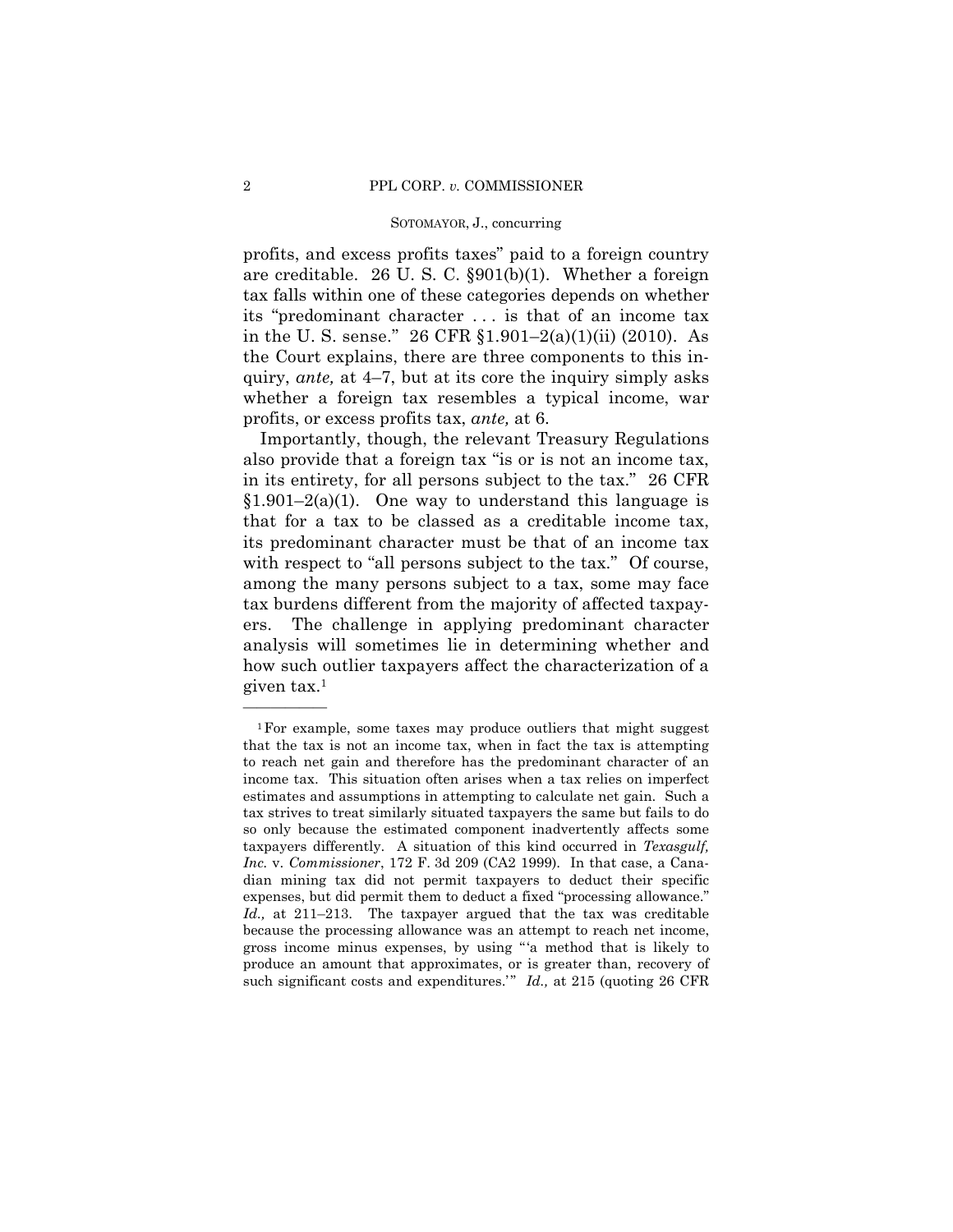The windfall tax at issue here exemplifies this problem. As the Court notes, *ante,* at 2–3, the parties stipulated to the following form of the windfall tax:

$$
Tax = 23\% \times \left[ \left( 365 \times \frac{P}{D} \times 9 \right) - FV \right]
$$

If the predominant character analysis is restricted to those 27 companies that share an identical initial period length, then it makes sense to fix D at 1,461, as the Court does. *Ante,* at 9–10. And from there, it is just a matter of basic algebra, *ante,* at 9, and n. 4, to show that these companies' tax liability is equal to total profits minus a threshold amount (in this case, 44.47% of each company's flotation value) multiplied by a percentage-form tax rate:  $Tax =$  $51.71\% \times [P - (44.47\% \times FV)].$  See ante, at 9; Brief for Petitioners 10. Because an excess profits tax is generally a tax levied on the profits of a business beyond a particular threshold, see Wells, Legislative History of Excess Profits Taxation in the United States in World Wars I and II, 4 Nat. Tax J. 237, 243 (1951), it appears to follow that the windfall tax can properly be characterized as an excess profits tax.

But not all of the 32 affected companies had an initial

 cessing allowance. *Texasgulf, Inc.*, 172 F. 3d, at 215–216. The Court of  $$1.901-2(b)(4)(i)(B)$  (1999)). To support its argument, the taxpayer introduced empirical evidence that roughly 85% of companies facing mining tax liability had nonrecoverable expenses less than the pro-Appeals agreed with the taxpayer that the tax was a creditable income tax because it was clear that the mining tax was attempting to reach net income, albeit by using an estimate to calculate deductions. *Id.,*  at 216–217. This result is sensible: A company that happens to have deductible expenses greater than the fixed amount set by the processing allowance is not an instructive outlier regarding the mining taxes predominant character. The mining tax is attempting to reach that company's net income, but fails to do only because it relies on an approximate value for deductions.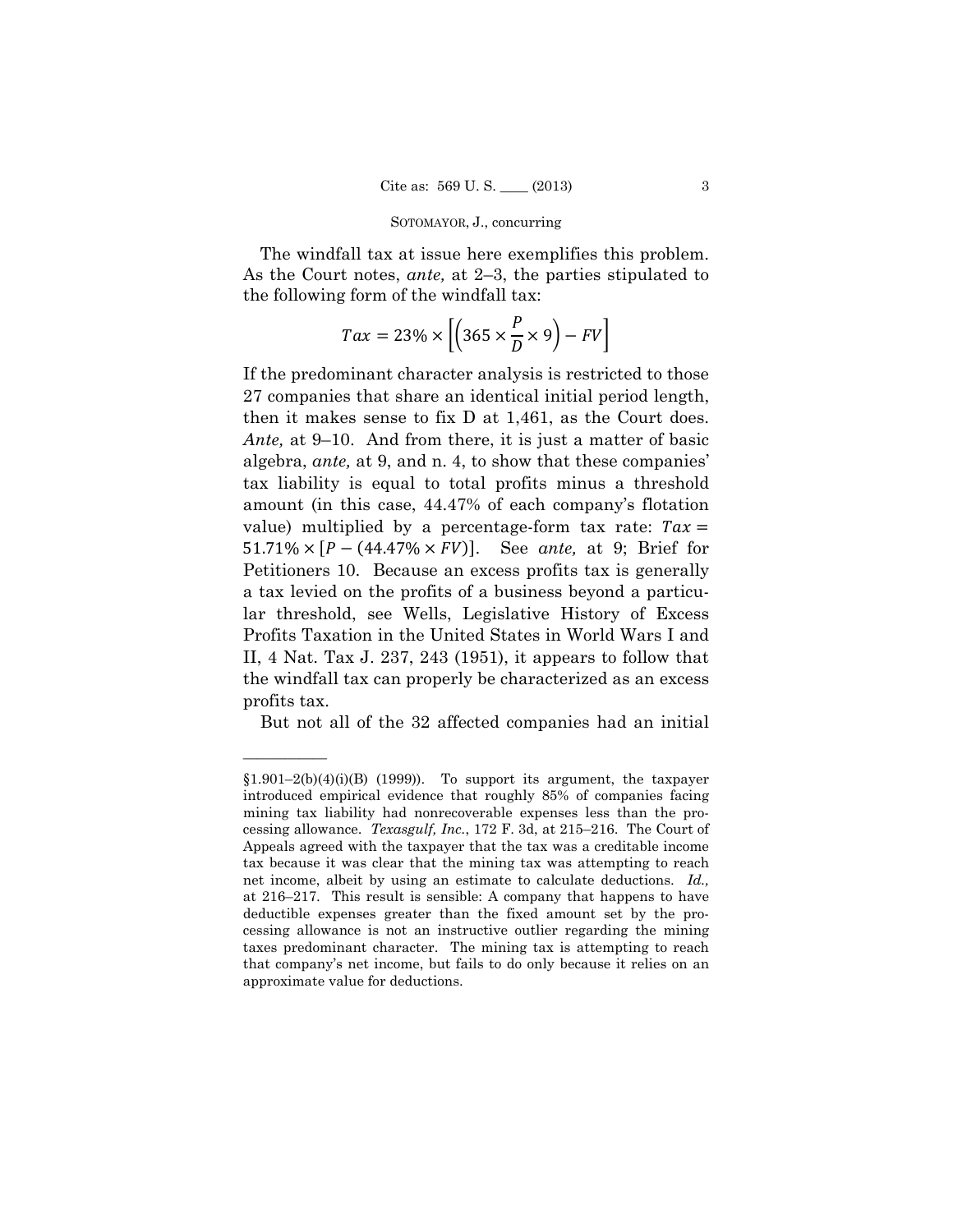period length of 1,461 days; 5 of the companies had different initial periods. See App. 34, 39–41. When these different initial period values are inserted into the formulation proposed by PPL, two results follow. First, these companies have tax rates different from the 51.71% rate the Court calculates for the 27 other companies. Second, their excess profits threshold also varies.

For example, consider Railtrack Group, a clear outlier with an initial period of 316 days. Inserting this value into the stipulated formula yields the following:

$$
Tax = 23\% \times \left[ \left( 365 \times \frac{P}{316} \times 9 \right) - FV \right]
$$

to the following: Railtrack Group's  $Tax = 239.10\% \times [P (9.62\% \times FV)$ . Railtrack Group's "effective" tax rate and tively) are very different from those companies with the Applying the Court's algebra, this formula can be reduced its excess profits threshold (239.10% and 9.62% respeccommon initial period length of 1,461 days (51.71% and 44.47%). See *ante,* at 10. Railtrack Group is not alone in this respect: four other companies also had tax rates and excess profits thresholds that differed from the majority of affected companies. See App. 34, 38–40.2

Once these outlier companies are included in the creditability analysis, it becomes clear that the windfall tax "is *not* an income tax . . . for all persons" subject to it. 26 CFR

 threshold of 42.01%, *id*., at 40; and British Energy plc, which had an 2The figures for the other four companies are as follows: Powergen plc, which had an initial period of 1,463 days had a tax rate of 51.64% and an excess profits threshold of 44.54%, App. 38–39; National Power plc, which had an initial period of 1,456 days, had a rate of 51.89% and a threshold of 44.32%, *id*., at 39–40; Northern Ireland Electricity plc, which had an initial period of 1,380 days, had a rate of 54.75% and a initial period of 260 days, had a rate of 290.60% and a threshold of 7.91%, *id*., at 34. British Energy, however, did not end up having any windfall tax liability. *Id*., at 33.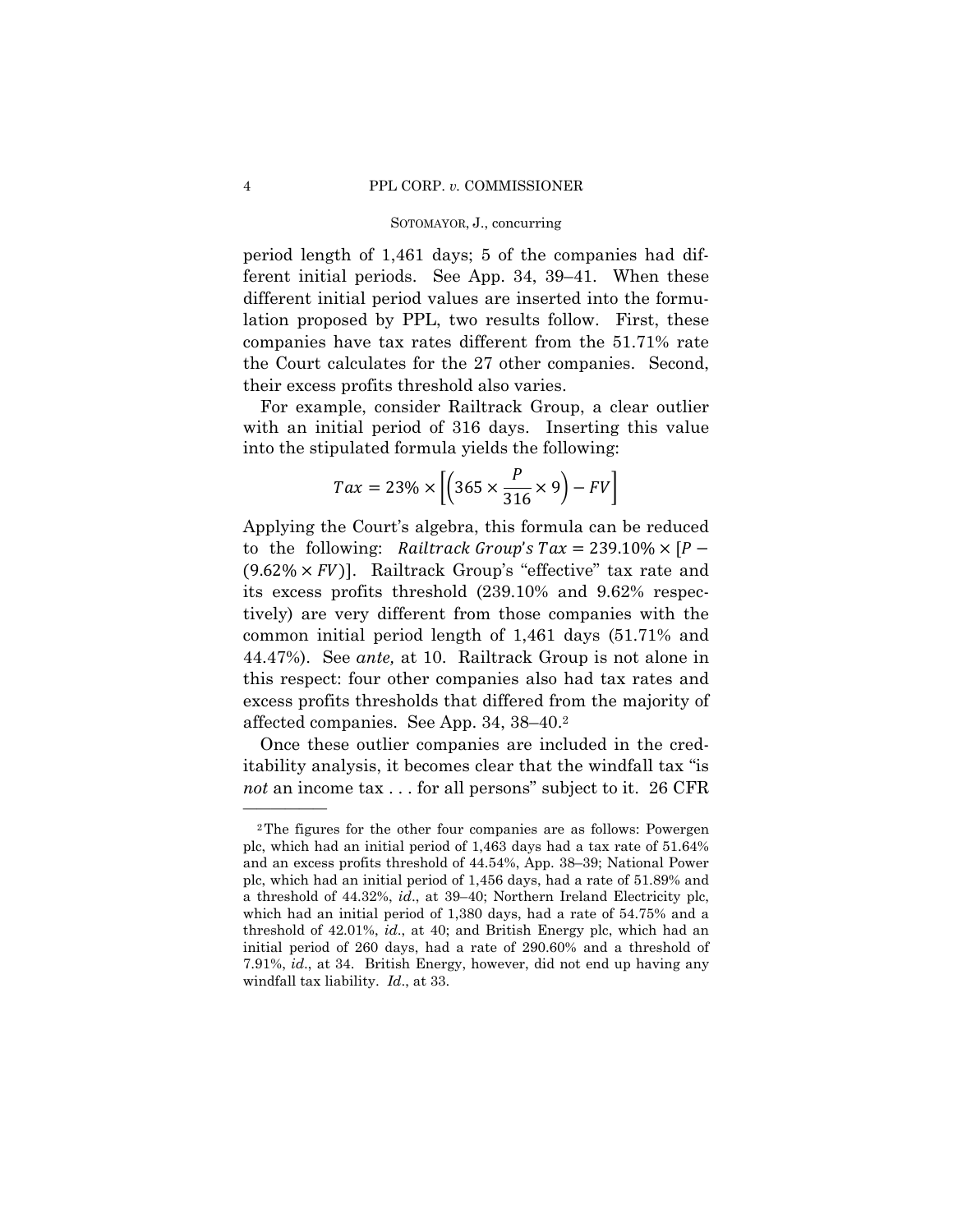$§1.901-2(a)(1)$  (emphasis added). A typical income tax applies a fixed percentage rate to a base income that varies across taxpayers. An excess profits tax does the same, but incorporates a threshold, which may or may not vary across taxpayers, to exempt a portion of the base from taxation. In contrast, here both of the rate and threshold components vary from company to company according to the D variable.3

its initial period  $(i.e., (P/D)$ , or total profits over the initial pany's flotation value (FV). See *ante*, at 2. In practice, this Seen through this lens, the windfall tax is really a tax on average profits. See Alstott Brief 28–30. Under the parties' stipulated form of the windfall tax, each company pays a fixed tax rate of 23% on a base that is calculated by first multiplying a company's daily average profits during period divided by the length of the initial period) by a fixed price-to-earnings ratio; and then subtracting that com means that, for example, a company that earns \$100 million over 1,461 days would pay approximately the same amount of taxes as a company that has earned \$25 million over 365 days. These two companies would have almost the same *average* profits. See Alstott Brief 28. This is not how an income tax works.

The difference between a tax on profits and tax on average profits is especially significant for properly characterizing a tax such as the windfall tax. Average daily profits multiplied by a price-to-earnings ratio, rather than being a

<sup>3</sup>At oral argument, PPL contended that an excess profits tax in which the excess profits threshold varies according to market capitalization would also have an effective tax rate that varies across taxpayers but remains creditable. Tr. of Oral Arg. 26–27. That might be true, but that does not describe the situation here. In PPL's hypothetical, any shift in the effective tax rate depends on the profits threshold; Here, under PPL's version of the windfall tax, both the effective tax rate and the profits threshold move proportionately to a company's initial period length.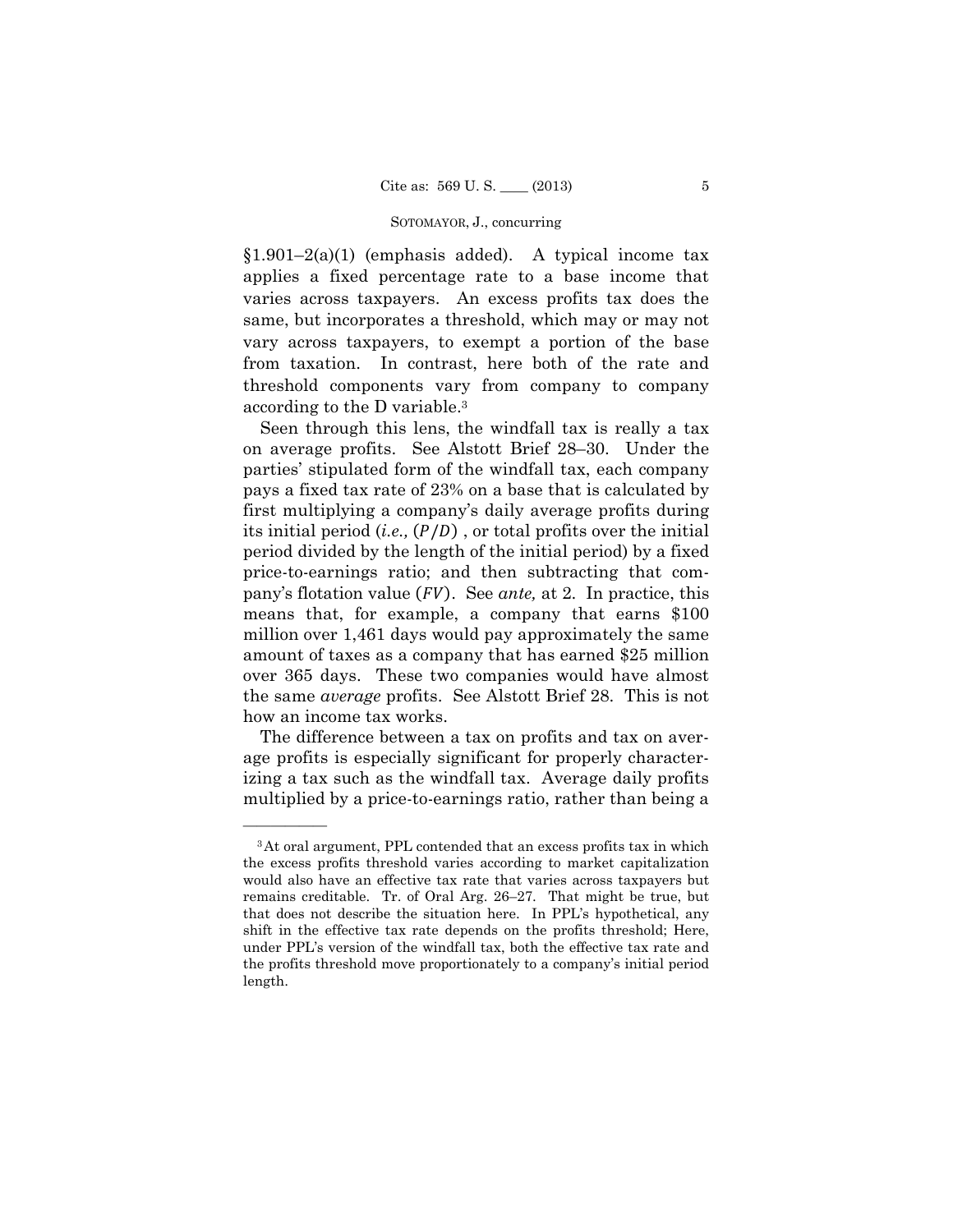way of approximating income, is a way of approximating value.4 See Thompson, A Lawyer's Guide to Modern Valuation Techniques in Mergers and Acquisitions, 21 J. Corp. L. 457, 532–533 (1996) (describing similar valuation techniques using price-to-earnings ratios). Accordingly, incorporating an outlier like Railtrack Group into the predominant character analysis suggests that the windfall tax is a tax on a company's value. Railtrack Group and the companies like it are not random outliers, Brief for Petitioners 38, n. 3, but instead are critical pieces of data for understanding how the tax actually functioned as a matter of "economic realit[y]." *Commissioner* v. *Southwest Exploration Co.*, 350 U. S. 308, 315 (1956).

This argument, however, rests on the premise that because the relevant regulations state that "a tax either is or is not an income tax, in its entirety, for all persons subject to the tax," 26 CFR  $$1.901-2(a)(1)(ii)$ , a tax's predominant character must be as an income tax for *all* taxpayers. But if a tax only needs to be an income tax for "a substantial number of taxpayers" and does not have to "satisfy the predominant character test in its application to all taxpayers," *Exxon Corp.* v. *Commissioner*, 113 T. C. 338, 352 (1999), then this average profits argument cannot get off the ground. Under this reading, the regulations tell courts to treat outliers like Railtrack Group as flukes.

At oral argument, the Government apparently rejected the notion that "outliers" like Railtrack Group are relevant to creditability analysis. See Tr. of Oral Arg. 35–39. The Government also did not argue these outliers' relevance

 less meaningful because they could recoup their windfall tax burdens. 4Petitioners suggested at oral argument that because some of the outlier taxpayers may have been subject to a more favorable regulatory regime in the wake of their privatization, their outsized tax rates are See *id*., at 16–17. Even accepting the premise of this argument, it still does not change that fact that in "substance," *ante,* at 9, the tax functioned as value tax for these companies.